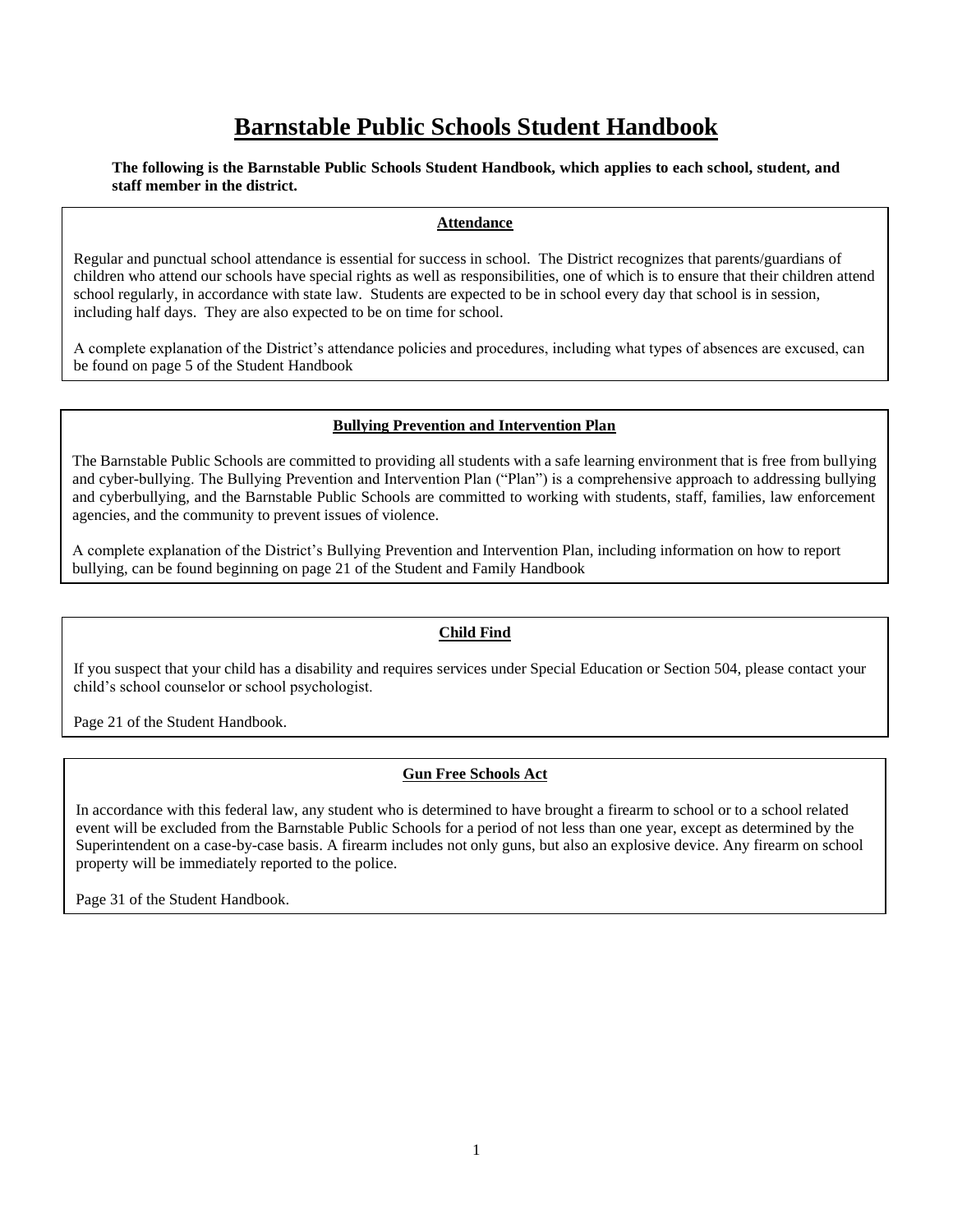### **Harassment (including Sexual Harassment)**

Harassment of students by other students will not be tolerated in the Barnstable Public Schools.

Harassment prohibited by the District includes, but is not limited to, harassment on the basis of race, sex, gender identity, creed, color, gender identity, national origin, sexual orientation, religion, homeless status, marital status or disability.

Harassment means conduct of a verbal or physical nature that is designed to embarrass, distress, agitate, disturb or trouble students when:

- Submission to such conduct is made either explicitly or implicitly a term or condition of a student's education or of a student´s participation in school programs or activities;
- Submission to or rejection of such conduct by a student is used as the basis for decisions affecting the student, or;
- Such conduct has the purpose or effect of unreasonably interfering with a student's performance or creating an intimidating or hostile learning environment.

Sexual Harassment is prohibited by the District. Sexual Harassment is defined as unwelcome conduct of a sexual nature.

The definition includes unwelcome conduct on the basis of sex that is so severe, pervasive, and objectively offensive that it effectively denies a person equal access to the school's education program or activity it also, includes unwelcome sexual advances, requests for sexual favors, and other verbal, nonverbal, or physical conduct of a sexual nature. Sexual harassment includes conduct by an employee conditioning an educational benefit or service upon a person's participation in unwelcome sexual conduct, often called quid pro quo harassment and, sexual assault, dating violence, domestic violence and stalking as the Federal Clery Act and Violence Against Women Act define such crimes. Sexual violence is a form of sexual harassment. Sexual violence, as the Office of Civil Rights (OCR) uses the term, refers to physical sexual acts perpetrated against a person's will or where a person is incapable of giving consent (e.g., due to the student's age or use of drugs or alcohol, or because an intellectual or other disability prevents the student from having the capacity to give consent). A number of different acts fall into the category of sexual violence, including rape, sexual assault, sexual battery, sexual abuse and sexual coercion.

Additional information regarding the District's Harassment policies can be found beginning on page 16 of the Student Handbook. This information includes the process for filing a complaint.

### **Medication**

The Barnstable Public Schools is registered with the Department of Public Health to administer prescription medications during school hours under MGL: 105CMR 210.100.

The purpose of the regulation is to provide a safe, consistent and reasonable approach to the taking of medication by children during school hours. However, when possible, students should receive medications at home.

A complete description of the procedures for medications can be found of page 31 of the Student Handbook.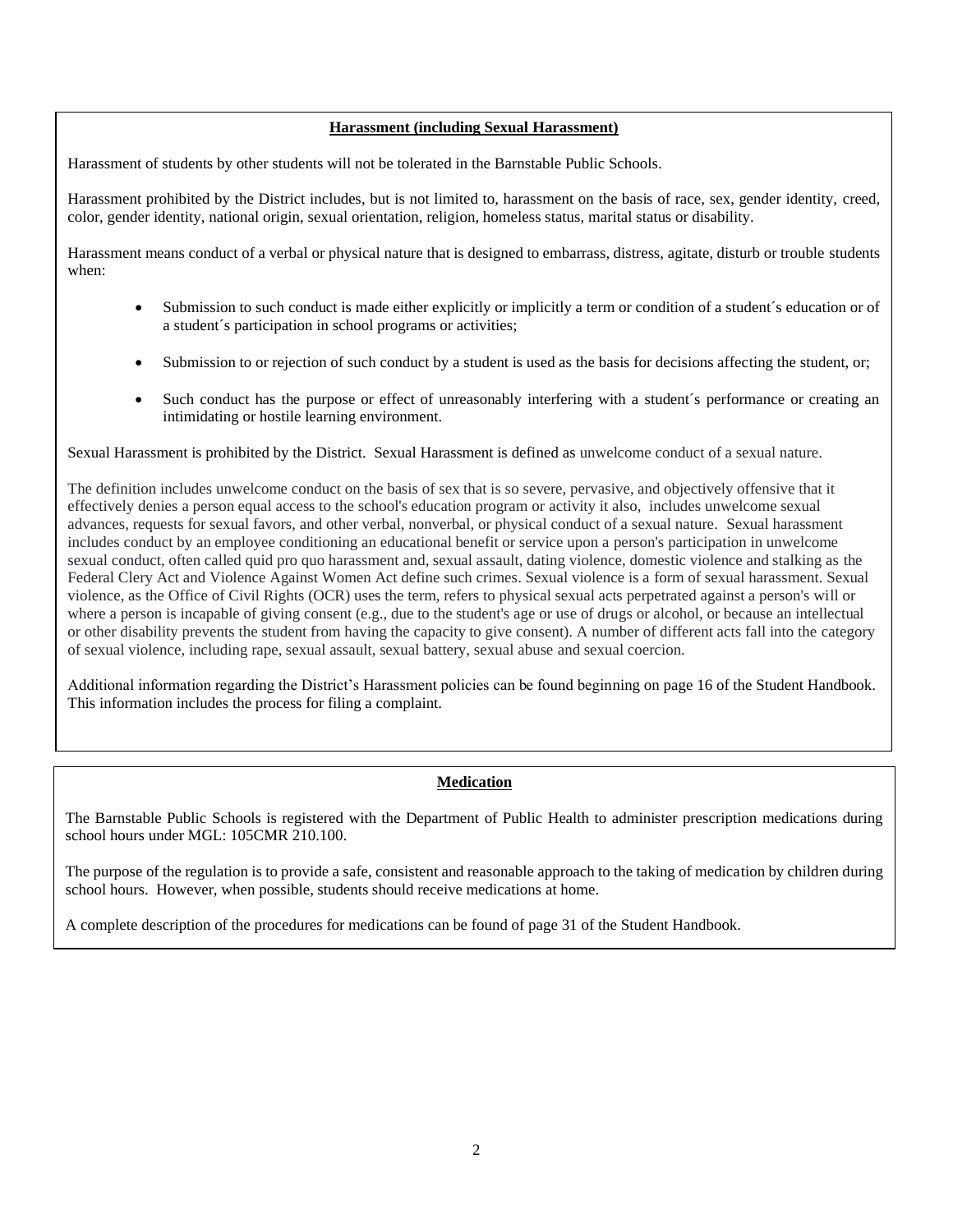#### **Nondiscrimination**

The Barnstable Public Schools does not discriminate on the basis of race, color, religion, national origin, age, gender, gender identity, sexual orientation, or disability in admission to, access to, employment in, or treatment in its programs and activities.

Additional information regarding the District's nondiscrimination policies can be found beginning on page 12 of the Student Handbook.

### **School Lunches**

The School Committee will provide a regular meal to students who forget or lose their lunch money.

Students will pay for meals at the regular rate approved by the School Committee and for their meal status (regular, reducedpriced, or free) each day. After a student's school lunch account balance reaches zero and enters the negative, students will not be allowed to purchase a la carte items including but not limited to a second entrée, snacks, ice cream, or an additional beverage. The parent/guardian is responsible for any meal charges incurred based on the standard lunch rate and the student's meal status.

A complete explanation of the School Committee's Meal Charge Policy, include payment expectations, can be found on page 7 of the Student Handbook.

#### **Student Records**

Generally state and federal laws related to student records do two things:

- Allow parents and adult students to access their student records; and
- Protect the confidentiality of student records by limiting the permissible the disclosure of student records.

Student records are documents and other forms of information that contain personally identifiable student information and are kept and maintain by the District or its agents.

A complete explanation of a student's and family's rights regarding access to and confidentiality of student records is available beginning on page 8 (Federal laws) and page 10 (Massachusetts laws) of the Student Handbook.

A notice regarding the District's disclosure of "directory information" can be found on page 9 of the Student Handbook.

### **Student Removals (Suspensions and Expulsions)**

As a result of certain behavioral incidents, a student may subject to a disciplinary removal from school, such as a short-term or long-term suspension or an expulsion. Prior to being suspended or expelled from school, a student has the right to be heard and to present their version of the event and/or facts.

A complete explanation of the procedures for disciplinary removals, including the applicable state laws, can be found beginning on page 28 of the Student Handbook.

Specific information related to disciplining students with disabilities, pursuant to the Individuals with Disabilities Act of 2004 and Section 504 of the Rehabilitation Act of 1973, can be found on page 30 of the Student Handbook.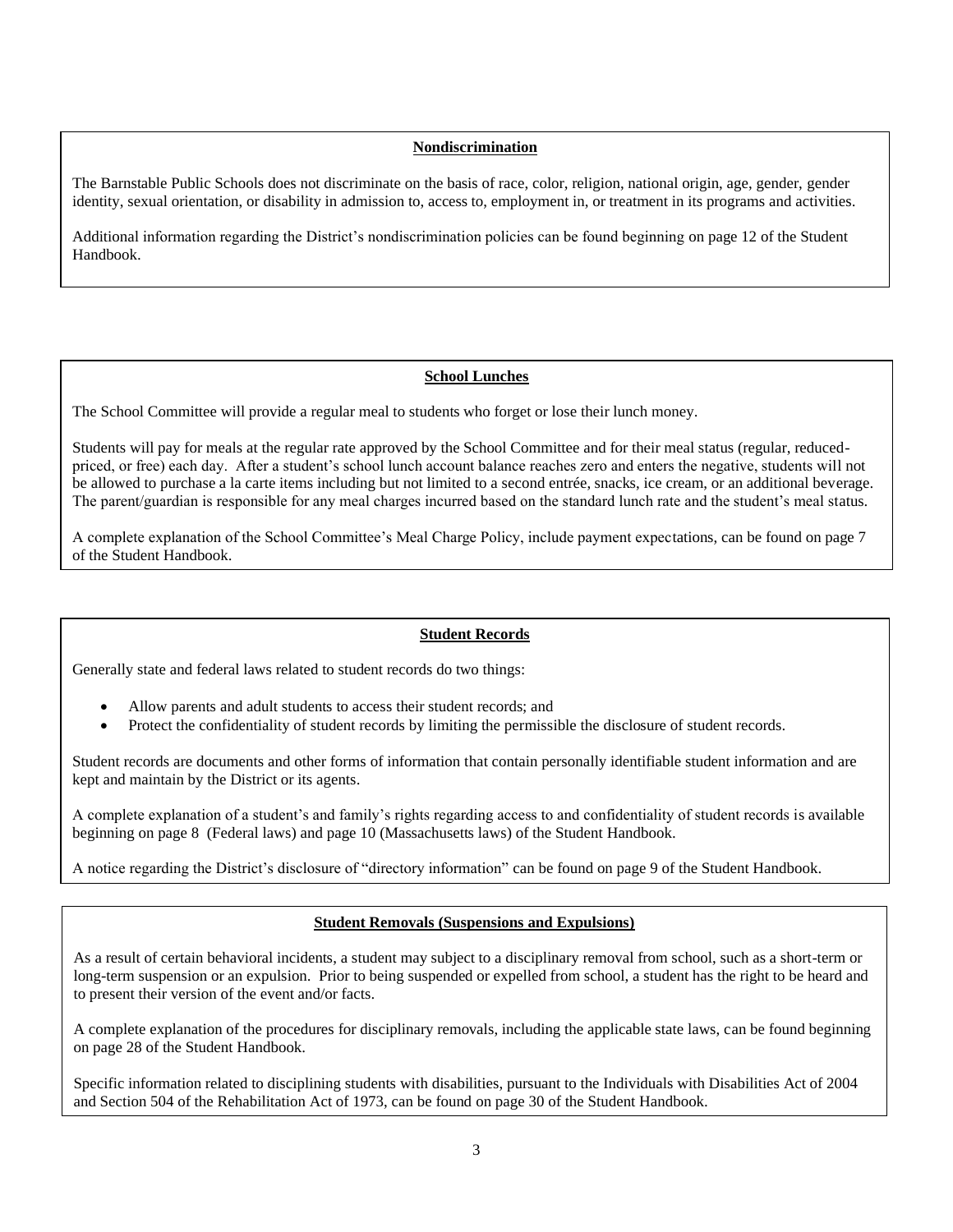### **Student Surveys**

From time to time a school or the District may find it necessary to conduct student surveys. Generally, student surveys will be anonymous and voluntary. Depending on the type of survey, the funding and/or the questions asked, parents may be asked to provide consent or have the right to opt their child out of the survey.

A complete explanation of student and family rights related to the District's administration of student surveys and requirements for parental consent can be found beginning on page 11 of the Student Handbook.

### **Tobacco Products on School Premises**

Use of any tobacco products, including, but not limited to: cigarettes, cigars, little cigars, chewing tobacco, pipe tobacco and snuff and electronic cigarettes, electronic cigars, electronic pipes or other similar products that rely on vaporization or aerosolization, within the school buildings, school facilities, on school grounds or school buses, or at school sponsored events by any individual, including school personnel and students, is prohibited at all times.

The complete School Committee policy regarding tobacco products can be found on page 35 of the Student Handbook.

### **Yearly Health Screenings**

The Barnstable Public Schools conduct all health screenings as mandated by Massachusetts General Law and the Department of Public Health (DPH). At the beginning of the school year parents/ guardians can request in writing that their child not participate.

Documentation of a recent physical exam is required when registering to enter the Barnstable Public Schools and in grades K, 3, 7, and 10. A yearly physical exam is also required for students participating in interscholastic sports.

Generally, documentation of up to date immunizations is required when registering to enter the Barnstable Public Schools and throughout their school years. Some exceptions apply. If a homeless child lacks immunizations or medical records, the student may attend school while the records are obtained.

A complete of all yearly health screenings is available on page 32 of the Student Handbook.

### **Wellness Guidelines**

The Barnstable Public School district is committed to providing school environments that promote and protect children's health, wellbeing, and ability to learn by supporting healthy eating and physical activity. School districts are required by public health law 108.25, Section 204, to have a wellness policy, as childhood obesity has reached epidemic levels in the United States. Our goal is to create an environment that promotes healthy lifelong eating and exercise habits, and therefore the following guidelines have been established.

The District complete School Wellness Guidelines, including information about snacks, physical activity opportunities and health education, can be found beginning on page 32 of the Student Handbook.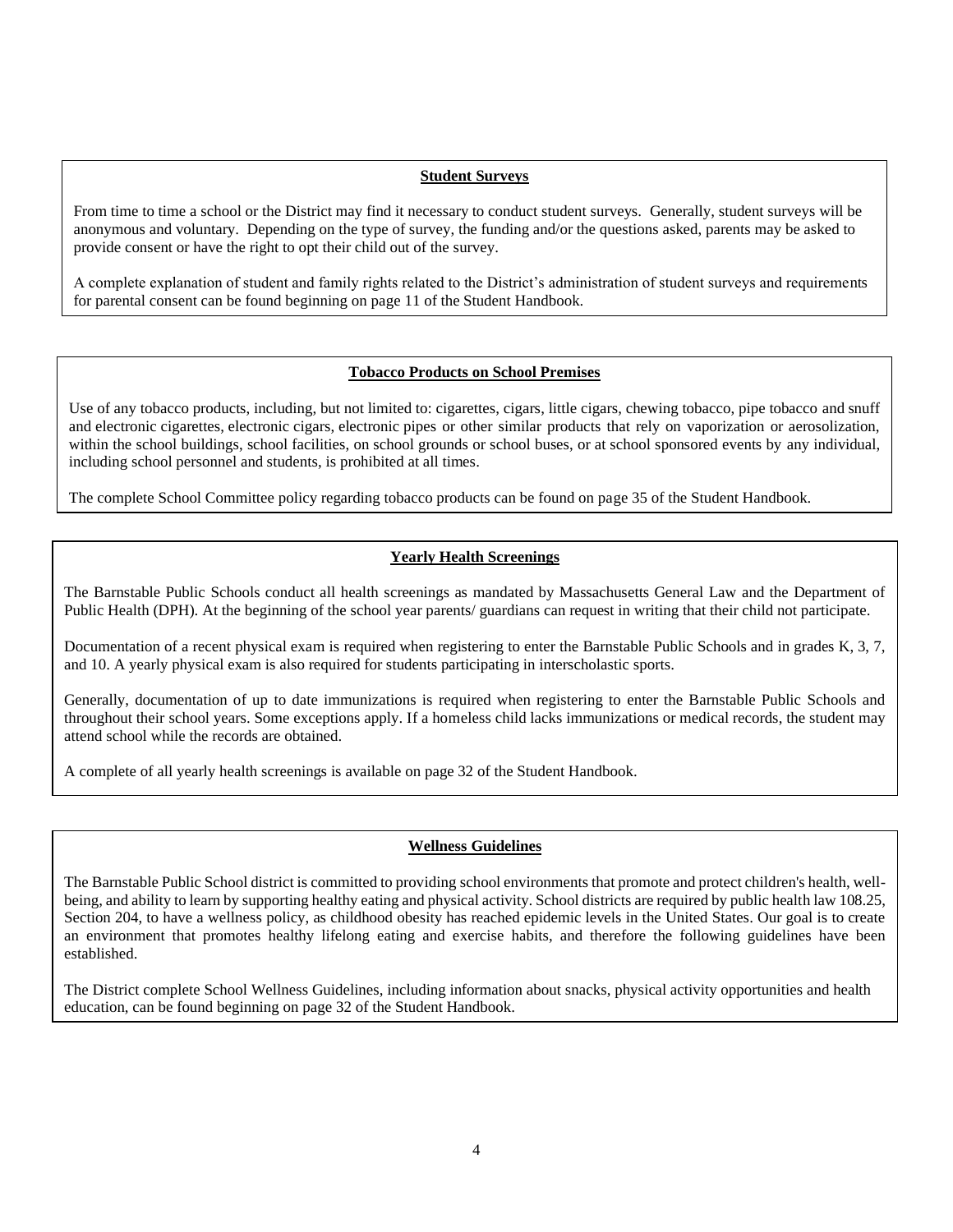# **Student Attendance (School Committee Policy JH)**

In Barnstable Public Schools attendance matters. Regular and punctual school attendance is essential for success in school. The District recognizes that parents/guardians of children who attend our schools have special rights as well as responsibilities, one of which is to ensure that their children attend school regularly, in accordance with state law. Students are expected to be in school every day that school is in session, including half days. They are also expected to be on time for school.

### **Definitions**

School Day- A school day shall be equal to half of the school time for that day.

Truancy- Being absent from school without permission from a parent/guardian or for a circumstance that do not constitute an excused absence.

Chronic Absenteeism- Being absent from school for 10% or more of the available student attendance days, regardless of reason. Excused **AND** unexcused absences count towards a student's chronic absenteeism rate.

Excused Absence- An absence from school that will be marked as excused, as determined by the Principal or his/her designee. Excused absences are limited to the following circumstances:

- personal illness;
- medical appointments that cannot be made outside of school hours;
- death of a family member;
- serious illness of a family;
- weather so inclement as to endanger the health of the child;
- observance of major religious holidays;
- legal obligations requiring personal appearance;
- verified post-high school visits, such as college visits (two days during a student's junior year and three days during a student's senior year); and
- other exceptional reasons with approval of the Principal or designee.

The provision of a written explanation will not automatically result in the absence being documented as excused. Excused absences are limited to the categories set forth above.

Unexcused Absence - An absence for which no written verification or documentation is provided (i.e. a "no call-no show" absence) or that occurs for a reason that cannot be considered an excused absence.

#### **Excused and Unexcused Absences**

The District recognizes that sometimes absences are unavoidable. On occasion, parents/guardians may temporarily excuse their children from school attendance under limited circumstances.

The Principal or his/her designee has the authority to determine whether a student's absence from school is documented as excused. Accordingly, parents/guardians will provide a written explanation for the absence or tardiness of a child. The provision of a written explanation will not automatically result in the absence being documented as excused. Excused absences are limited to the categories set forth above. Family vacations will not be excused for attendance purposes and will constitute an unexcused absence, as will travel for non-school sponsored sports, activities and other programs.

In instances of chronic or irregular absence reportedly due to illness, the Principal or his/her designee may request a physician's statement certifying such absences to be justified. Written documentation from an appropriately licensed medical professional or healthcare provider is required for all absences that are three (3) or more consecutive days.

The parent/guardian of any student who will have a prolonged absences (more than two weeks) due to an illness or injury must notify the school to make necessary arrangements for homebound instruction.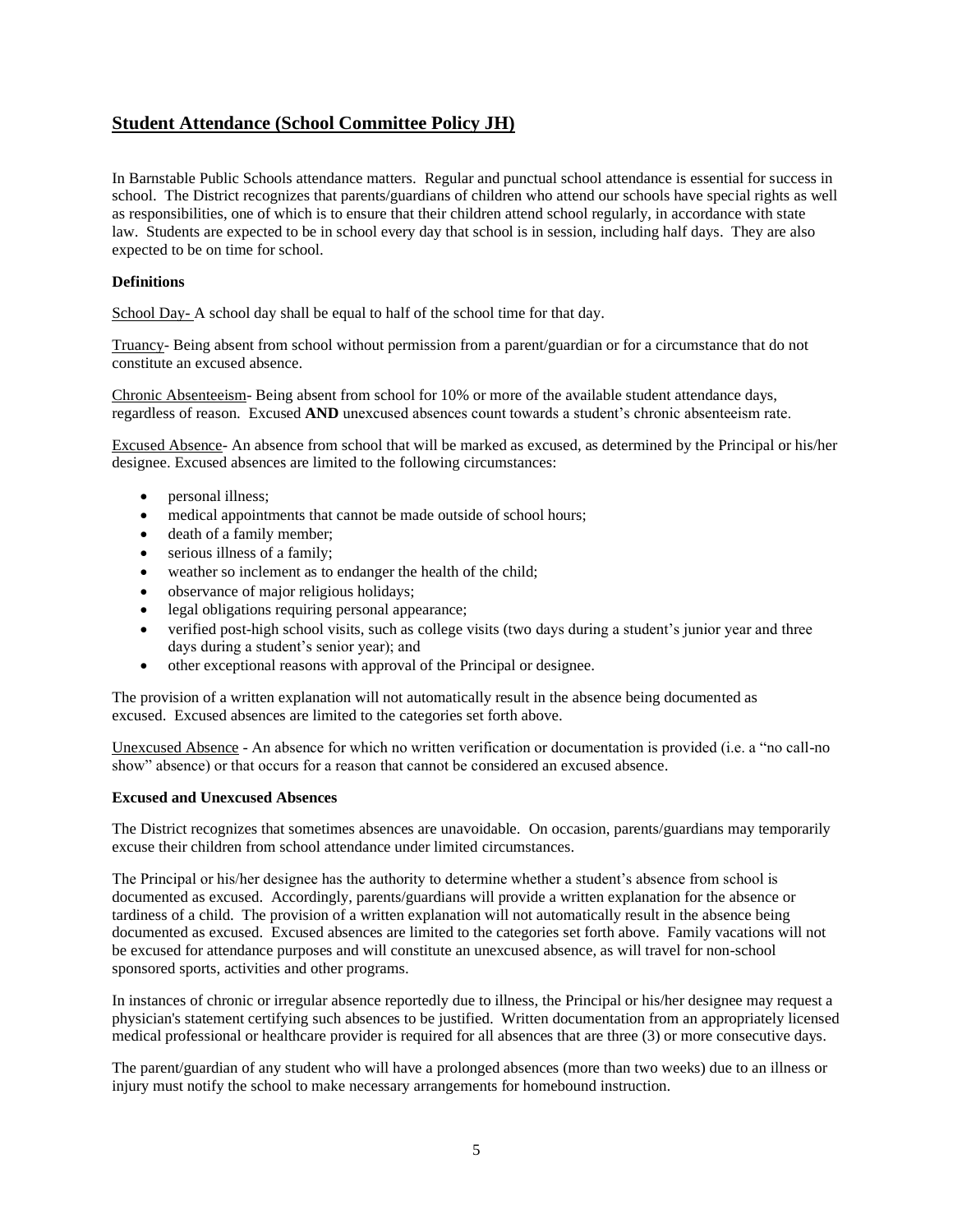### **Student Absence Notification Program**

In the event the parent/guardian has not informed the school of the student's absence, the Principal or his/her designee will notify the parent/guardian of the absence on a daily basis.

The Principal or his/her designee will implement appropriate interventions for reducing chronic absenteeism, as set forth in District guidance documents. In addition, the parties may seek input from other relevant school staff and/or officials from relevant public safety, health and human service, housing, and nonprofit agencies.

School officials may contact law enforcement officials, juvenile court authorities or social service agencies at any time if they feel that students are truant or that parents/guardians are not making reasonable efforts to ensure their child's regular school attendance.

The School Committee directs the Superintendent or his/her designee to establish procedures to monitor student attendance, truancy and chronic absenteeism and take all appropriate measures, including court intervention, to encourage regular student attendance.

For the 2020-2021 school year only, or until otherwise revoked by the School Committee, a student's attendance will be taken for both in-person learning and remote learning days. Parents are responsible for informing the school of their student's absence from both in-person learning and remote learning. The Superintendent or his/her designee shall implement a system for documenting student attendance and notifying parents/guardians of student absences.

#### **Academic Impact of Absenteeism**

A student who is absent shall be permitted to complete any course work that is missed during the absence, including in-class assignments, homework, quizzes, exams and other assignments. Schools may set expectations regarding the timeliness of submission of the missed coursework. A student's grade cannot be negatively impacted on the basis of attendance alone. Work completion and timely submission, class participation (which is not possible when a student is not in class) and mastery of content may all impact a student's grade.

#### **Adult Students**

After the end of the quarter in which a student turns 18 years of age, an 18-year-old student may excuse himself or herself from school attendance pursuant to this policy.

#### **Dropout Prevention**

No student who is sixteen (16) years old or older and who has not graduated from high school shall be considered permanently removed from school unless the Principal or his/her designee has sent notice to a student and that student's parent/guardian, who has been absent from school for ten (10) consecutive days of unexcused absence. The notice shall be sent within five (5) days of the tenth consecutive day of absence and shall offer at least 2 dates and times within the next ten (10) days for an exit interview with the Superintendent or designee, the student, and the student's parent/guardian. The notice shall be in both English and the primary language of the home, if applicable. The notice shall include contact information for scheduling the exit interview and shall indicate the parties shall reach an agreement on the date/time of the interview within the ten (10) day timeframe. The timeframe may be extended at the request of the parent/guardian and no extension shall exceed 14 days.

The Superintendent or his/her designee may proceed with any interview without a parent/guardian present, provided the Superintendent has documented a good faith effort to include the parent/guardian.

The Superintendent or designee shall convene a team of school staff to participate in the exit interview and shall provide information to the student and, if applicable, the student's parent/guardian on the detrimental effects of early withdrawal from school and the alternative education programs and services available to the student.

#### **Withdrawal**

Parents/guardians should follow the District's withdrawal process. The District will verify withdrawals with the parent/guardian.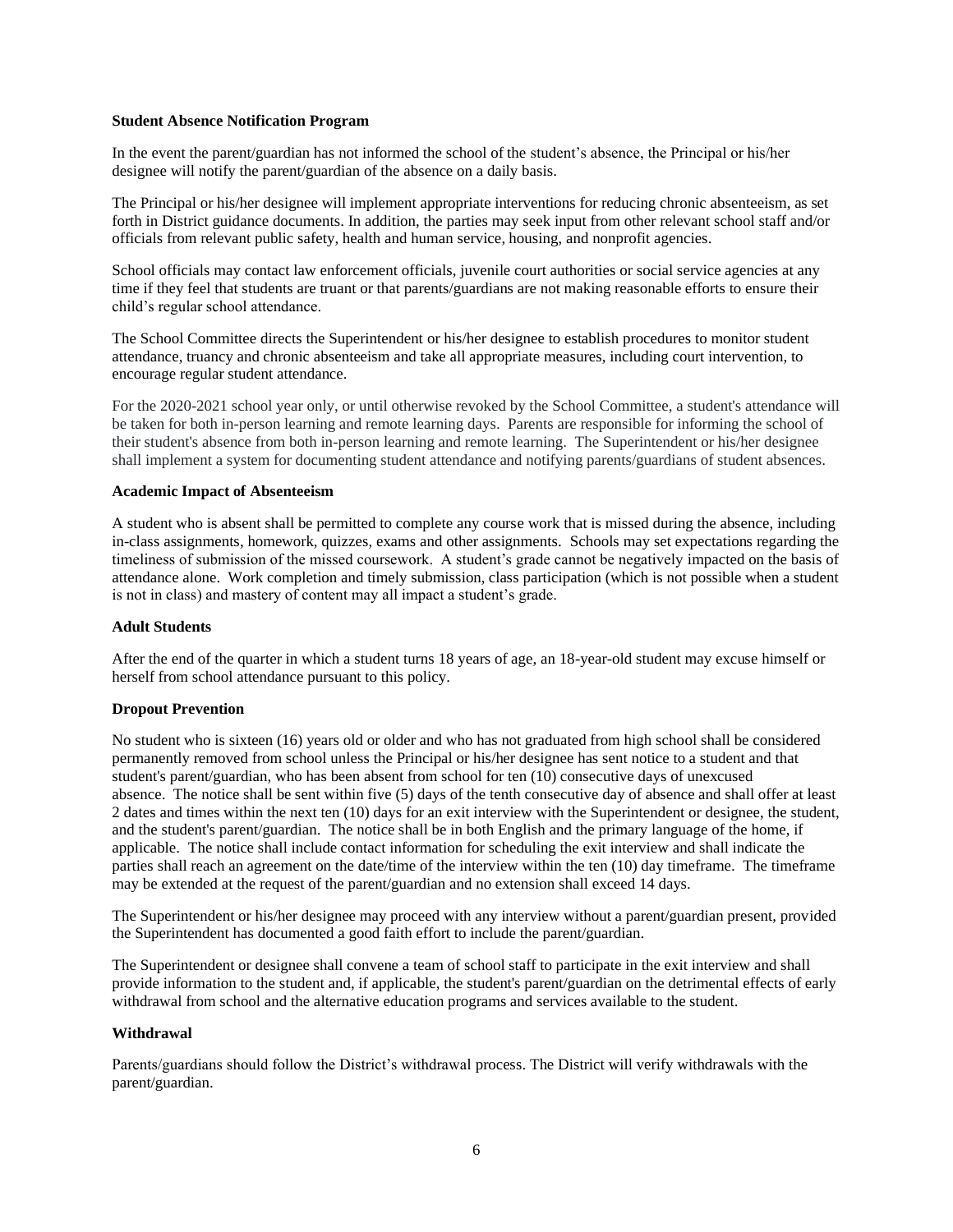If the school is provided information that the student will be out of the country for an extended period of time during the school year, and the parent/guardian does not formally withdraw the student, the student should remain enrolled and marked absent (unexcused).

SOURCE: Adapted, in part, from MASC recommended policies, October 2014.

LEGAL REFS.: M.G.L[. 76:1;](http://www.malegislature.gov/Laws/GeneralLaws/PartI/TitleXII/Chapter76/section1) [76:1B;](http://www.malegislature.gov/Laws/GeneralLaws/PartI/TitleXII/Chapter76/section1b) [76:16;](http://www.malegislature.gov/Laws/GeneralLaws/PartI/TitleXII/Chapter76/section16) [76:18;](http://www.malegislature.gov/Laws/GeneralLaws/PartI/TitleXII/Chapter76/section18) [76:20](http://www.malegislature.gov/Laws/GeneralLaws/PartI/TitleXII/Chapter76/section20)

Amended by the School Committee on September 2, 2020.

# **Meal Charge Policy (School Committee Policy EFD)**

The School Committee is committed to providing students with healthy, nutritious meals each day so they can focus on school work, while also maintaining the financial integrity of meal programs and minimizing any impact on students with meal charges. However, unpaid meal charges place a large financial burden on the school district, as food services is a self-supporting entity within the district. The purpose of this policy is to ensure compliance with federal reporting requirements of the USDA Child Nutrition Program, as well as provide oversight and accountability for the collection of outstanding student meal balances. The provisions of this policy pertain to regular priced school meals only. The School Committee will provide a regular meal to students who forget or lose their lunch money.

### **Meal Charges and Balances**

Students will pay for meals at the regular rate approved by the School Committee and for their meal status (regular, reduced-price, or free) each day. Payment options will be delineated in student handbooks and provided to parents of incoming students. After the balance reaches zero and enters the negative, students will not be allowed to purchase a la carte items including but not limited to a second entrée, snack, ice cream, or an additional beverage. The student will still be allowed to take a meal, and that meal will continue to be charged to the account at the standard lunch rate based on their meal status. The parent/guardian is responsible for any meal charges incurred. If there is a financial hardship, a parent/guardian should contact food services directly to discuss payment options such as an individualized repayment plan.

### **Payments**

Parents/Guardians are responsible for all meal payments to the food service program. Notices of low or deficit balances will be sent directly to parent/guardians via email or regular postal mail at regular intervals during the school year. At no time shall any staff member give payment notices to students unless that student is known to be an emancipated minor who is fully responsible for themselves or over the age of 18. If parent/guardians have issues with student purchases they should contact food services for assistance.

Parents/Guardians may pay for meals in advance. Further details are available on the school district webpage and in student handbooks. Funds should be maintained in accounts to minimize the possibility that a child may be without meal money on any given day. Any remaining funds for a particular student, whether positive or negative, will be carried over to the next school year.

All school cafeterias possess computerized point of sale/cash register systems that maintain records of all monies deposited and spent for each student and those records are available to parents by setting up an online account (see student handbooks for more details) or by speaking with the school's food service manager. The point of sale system is designed to prevent direct identification of a student's meal status. Parents will receive automated low-balance emails or mailed notices weekly, if applicable. If notices do not result in payment, parents will receive a phone call from food services. If the phone call does not result in payment the food service manager shall turn the account over to the business office.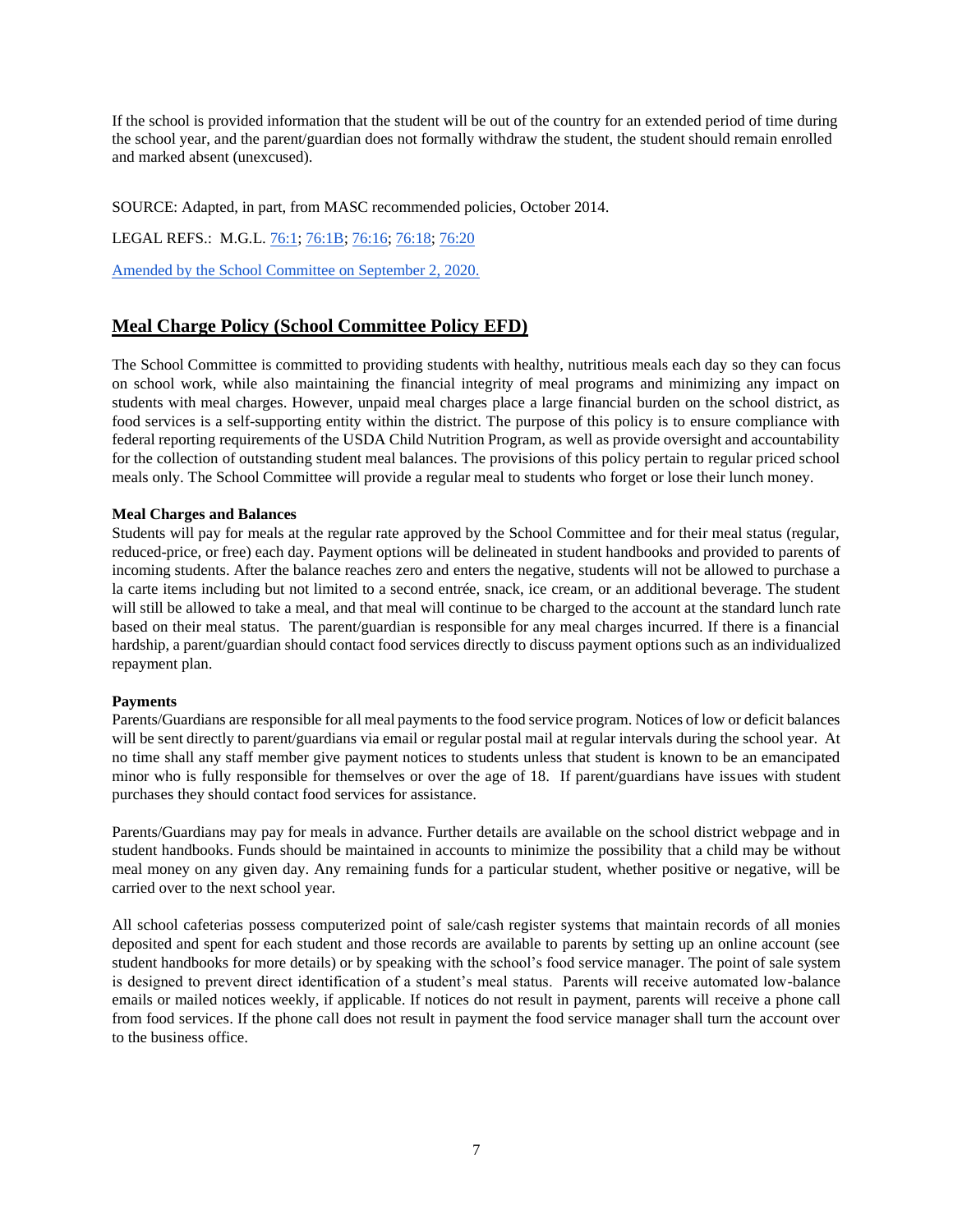#### **Refunds**

Refunds for withdrawn and/or graduating students require a written request (email, postal, or in person) for a refund of any money remaining in their account to be submitted. Graduating students also have the option to transfer funds to a sibling's account or to donate to a student in need with a written request.

### **Delinquent Accounts/Collections**

Failure to maintain up to date accounts may result in a delay of a student's extra-curricular school services, especially those that are fee based. Graduating seniors may lose the ability to participate in certain graduation related activities. The Superintendent shall ensure that there are appropriate and effective collection procedures and internal controls within the school district's business office that meet the requirements of law.

If a student is without meal money on a consistent basis, the administration may investigate the situation more closely and take further action as needed. If financial hardship exists, parents and families are encouraged to apply for free or reduced price lunches for their child. Each school handbook shall contain detailed instructions for parental assistance.

#### **Policy Communications**

This policy shall be communicated to all staff and families at the beginning of each school year and to families transferring to the district during the year.

# **Notification of Rights under FERPA**

The Family Educational Rights and Privacy Act (FERPA) affords parents and students over 18 years of age ("eligible students") certain rights with respect to the student's education records. These rights are:

(1) The right to inspect and review the student's education records.

Parents or eligible students should submit to the school principal a written request that identifies the record(s) they wish to inspect. The school principal will make arrangements for access and notify the parent or eligible student of the time and place where the records may be inspected.

(2) The right to request the amendment of the student's education records that the parent or eligible student believes is inaccurate, misleading or otherwise a violation of the student's privacy rights under FERPA.

Parents or eligible students who wish to ask the School to amend a record should write the school principal, clearly identify the part of the record they want changed, and specify why it should be changed. If the School decides not to amend the record as requested by the parent or eligible student, the School will notify the parent or eligible student of the decision and advise them of their right to a hearing regarding the request for amendment. Additional information regarding the hearing procedures will be provided to the parent or eligible student when notified of the right to a hearing.

(3) The right to provide written consent before the school discloses personally identifiable information from the student's education records, except to the extent that FERPA authorizes disclosure without consent.

One exception, which permits disclosure without consent, is disclosure to school officials with legitimate educational interests. A school official is a person employed by the School as an administrator, supervisor, instructor, or support staff member (including health or medical staff and law enforcement unit personnel); a person serving on the School Committee; a person or company with whom the School has contracted to perform a special task (such as an attorney, auditor, medical consultant, or therapist); or a parent or student serving on an official committee, such as a disciplinary or grievance committee, or assisting another school official in performing his or her tasks. A school official has a legitimate educational interest if the official needs to review an education record in order to fulfill his or her professional responsibility.

Upon request, the School discloses education records without consent to officials of another school district in which a student seeks or intends to enroll.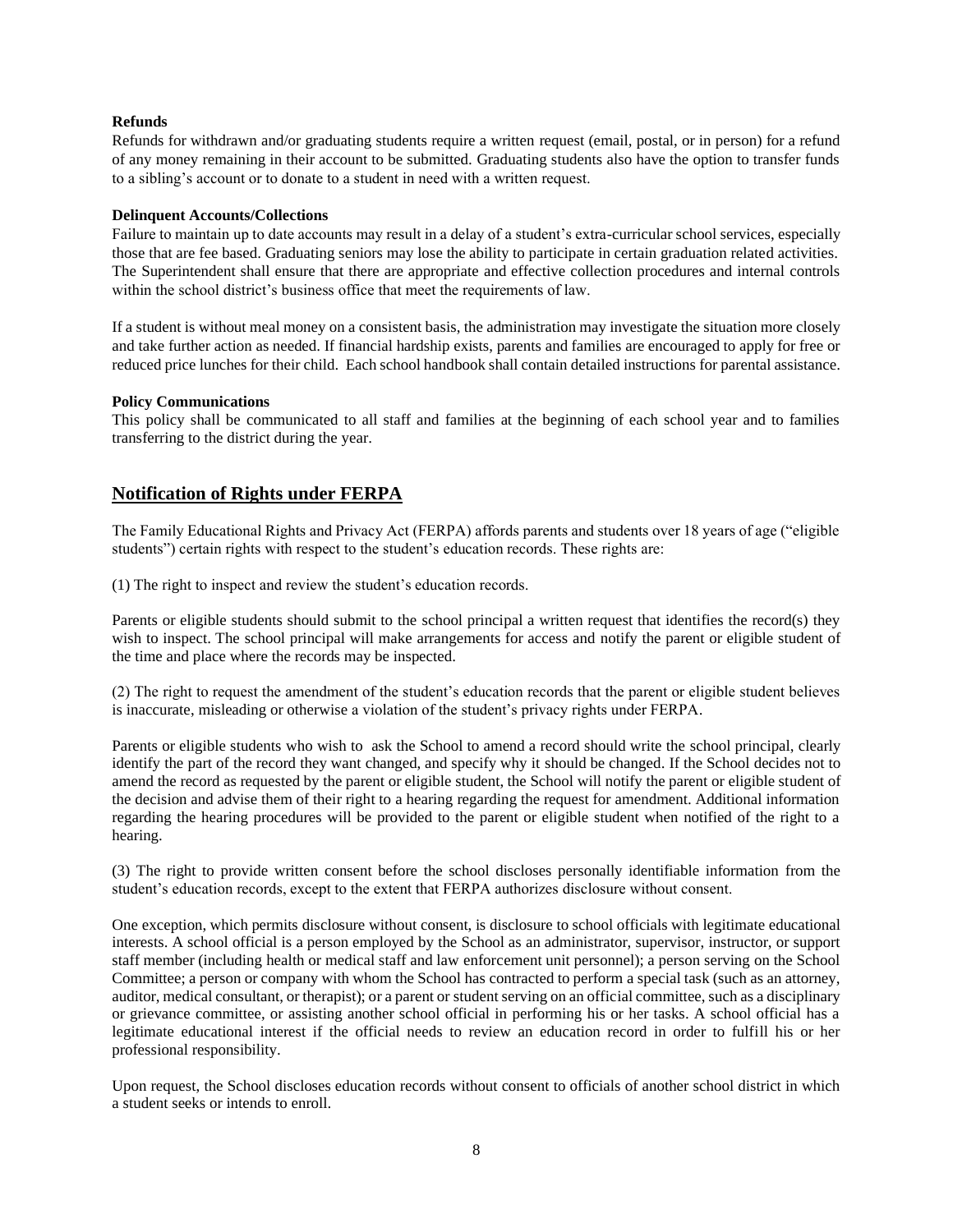Other exceptions are set forth at 34 CFR §99.31.

(4) The right to file a complaint with the U.S. Department of Education concerning alleged failures by the School to comply with the requirements of FERPA. The name and address of the Office that administers FERPA are:

Family Policy Compliance Office U.S. Department of Education 400 Maryland Avenue, SW Washington, DC 20202-5901

# **FERPA Directory Information Notice**

FERPA requires that Barnstable Public Schools, with certain exceptions, obtain your written consent prior to the disclosure of personally identifiable information from your child's education records. However, the Barnstable Public Schools may disclose appropriately designated "directory information" without written consent, unless you have advised the District to the contrary in accordance with District procedures. The primary purpose of directory information is to allow the Barnstable Public Schools to include this type of information from your child's education records in certain school publications. Examples include:

- A playbill, showing your student's role in a drama production;
- The annual yearbook;
- Honor roll or other recognition lists;
- Graduation programs; and
- Sports activity sheets, such as for wrestling, showing weight and height of team members.

Directory information, which is information that is generally not considered harmful or an invasion of privacy if released, can also be disclosed to outside organizations without a parent's prior written consent. Outside organizations include, but are not limited to, companies that manufacture class rings or publish yearbooks. In addition, two federal laws require local educational agencies (LEAs) receiving assistance under the Elementary and Secondary Education Act of 1965 (ESEA) to provide military recruiters, upon request, with three directory information categories—names, addresses and telephone listings—unless parents have advised the LEA that they do not want their student's information disclosed without their prior written consent.

If you do not want the Barnstable Public Schools to disclose directory information from your child's education records without your prior written consent, you must notify your school principal in writing by October 1. The Barnstable Public Schools have designated the following information as directory information:

- Student's name
- Participation in officially recognized activities and sports
- Address
- Telephone listing
- Weight and height of members of athletic teams
- Electronic mail address
- Photograph and video image
- Degrees, honors, and awards received
- Date and place of birth
- Major field of study
- Dates of attendance
- Grade level
- Class
- Post-high school plans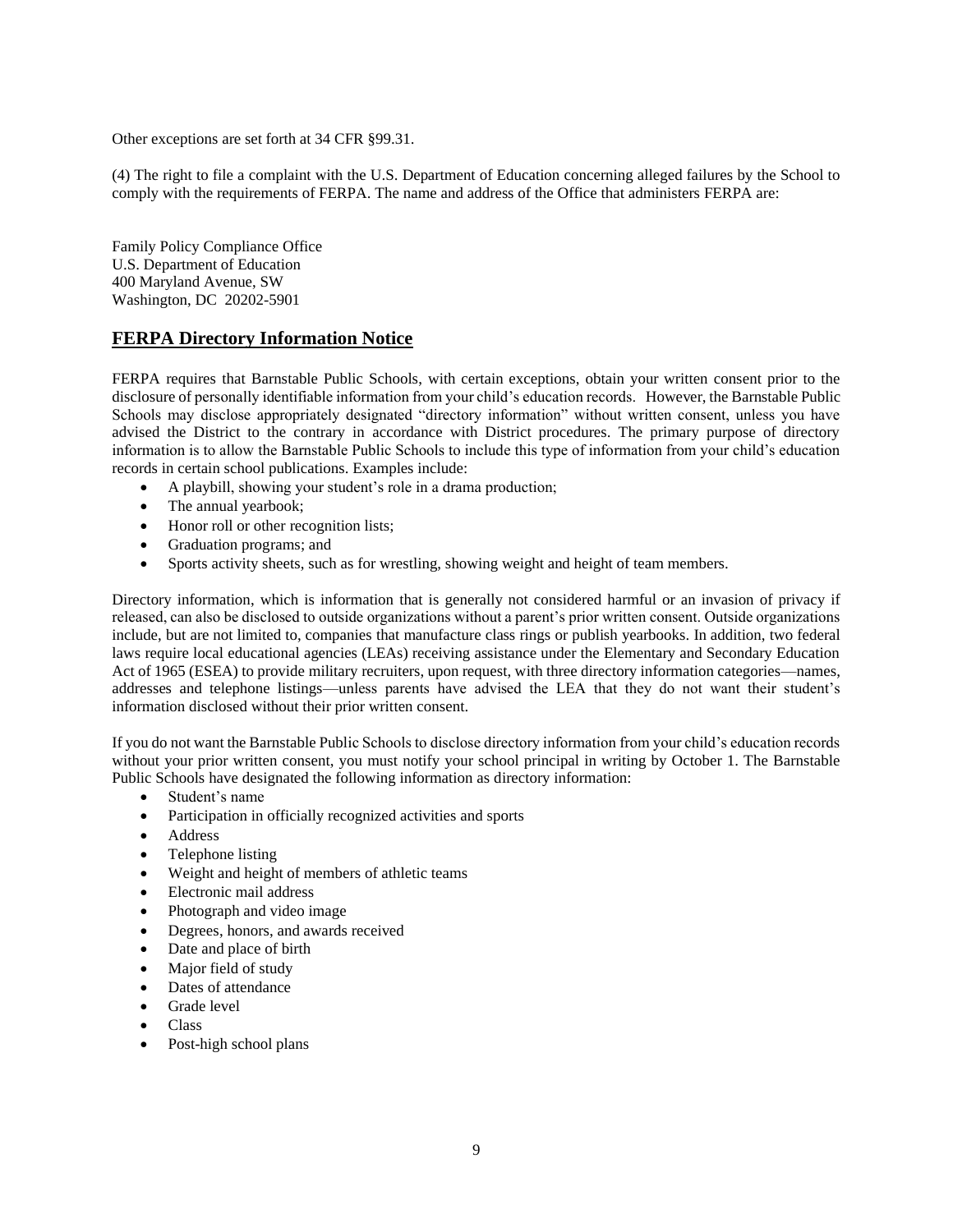# **Massachusetts Student Records Regulations**

FERPA is the federal law that applies to student records. There are also Massachusetts state laws and regulations that apply.

The Massachusetts regulations regarding student records apply to all information kept by a school committee on a student in a manner such that he or she may be individually identified. The regulations divide the record into two sections: the transcript and the temporary record. The transcript includes only the minimum information necessary to reflect the student's educational progress. The information includes name, address, course titles, grades, credits, and grade level completed. The transcript is kept by the school system for at least sixty years after the student leaves the system. The temporary records contain the majority of the information maintained by the school about the student. This may include such things as standardized test results; class rank; school-sponsored activities; and evaluations and comments by teachers, counselors, and other persons, as well as other similar information. The temporary record is destroyed within seven years after the student leaves school. Parents and students may receive copies of the temporary record before records are destroyed (no more than 7 years after the student leaves).

The following is a summary of the major parent and students' rights, regarding their student records, as provided by the Massachusetts Regulations Pertaining to Student Records:

#### **Inspection of Records**

A parent, or student who has entered the ninth grade or is at least 14 years old, has the right to inspect all portions of the student record upon request. The record must be made available to the parent or the student no later than 10 days after the request, unless the parent or student consents to the delay. The parent and the student have the right to receive copies of any part of the record, although a reasonable fee may be charged for duplicating the materials. Finally, the parent and the student may request to have parts of the record interpreted by a qualified professional of the school, or may invite anyone else of their choosing to inspect or interpret the record with them.

#### **Confidentiality of Records**

With a few exceptions, no individuals or organizations but the parent, student, and school personnel working directly with the student are allowed to have access to information in the student record without the specific, informed, written consent of the parent or the student. However, in line with federal regulations, the school may release "directory information" about a student to third parties; i.e. parent groups, without prior consent as long as the school gives this notice and permits students or parents to object. This information may include student/parent names, addresses, telephone number and year of graduation**.** *If youdonot wantthis informationreleased, please contactthe Principal's office before October 1.*

#### **Amendment of Records**

The parent and student have the right to add relevant comments, information, or other written materials to the student record. In addition, the parent and student have the right to request that information in the record be amended or deleted. The parent and student have a right to a conference with the school Principal to make their objections known. Within a week after the conference, the Principal must render a decision in writing. If the parent and student are not satisfied with the decision, the regulations contain provisions through which the decision may be appealed to higher authorities in the school system.

#### **Destruction of Records**

The regulations require that certain parts of the student record, such as the temporary record, be destroyed no later than seven years after the student leaves the school system. Temporary records will be given to students upon graduation.

### **Transfer of Records**

Consistent with the Education Reform Act, Barnstable Public Schools has the authority to transfer a student's complete record to a student's new school without prior consent of parents. Additionally, under M.G.L. Chapter 71, Section 37L, any student transferring into a new school district must provide the new district with a complete school record including, but not limited to, any incidents involving suspension of violation of criminal acts or any incident reports in which such student was charged with a suspended act. Barnstable High School's student records policy states that no part of the student's discipline record will be disclosed to any college/university/ or post secondary school to which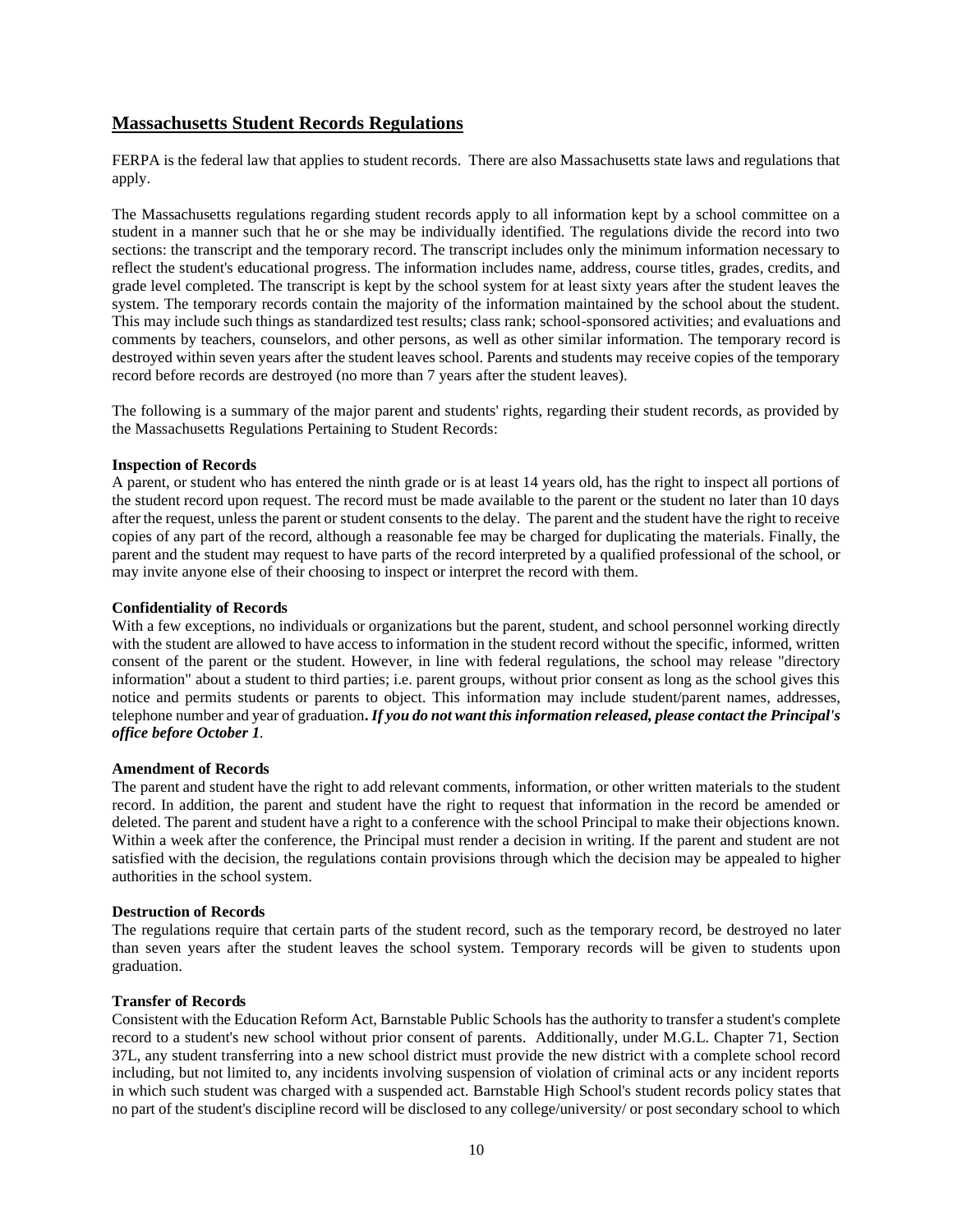the student is applying for admissions as a post-secondary institution. The exception to this would be unless the parent and/or student over the age of 18 specifically request that it be provided.

### **Access of Non-Custodial Parents to Student Records**

Access to student record information by non-custodial parents is governed by both federal and state laws and regulations. An eligible non-custodial parent who wants to obtain access to his or her child's student record must submit a written request to the school principal. The school must notify the custodial parent of the request before releasing information to the non-custodial parent. A custodial parent may block the release of information to the noncustodial parent by providing the school with documentation that the non-custodial parent is not eligible to obtain access to the information. For purposes of obtaining access to student record information, a non-custodial parent is any parent who does not have physical custody of his or her child. Legal custody is irrelevant. Additional information may be obtained by contacting the school.

The above is a summary of some of the more important provisions of the Regulations Pertaining to Student Records that related to student and parent rights. If more information is desired, a copy of the regulations may be obtained from your school. *See also* School Committee Regulation JRA-R (Student Records).

# **Notification of Rights Under Protection of Pupil Rights Amendment (PPRA)**

The Protection of Pupil Rights Amendment (PPRA) affords parents certain rights regarding our conduct of surveys, collection and use of information for marketing purposes, and certain physical exams. These include the right to:

(1) *Consent* before students are required to submit to a survey that concerns one or more of the following protected areas ("protected information survey") if the survey is funded in whole or in part by a program of the U.S. Department of Education (ED)—

- Political affiliations or beliefs of the student or student's parent;
- Mental or psychological problems of the student or student's family;
- Sex behavior or attitudes:
- Illegal, anti-social, self-incriminating, or demeaning behavior;
- Critical appraisals of others with whom respondents have close family relationships;
- Legally recognized privileged relationships, such as with lawyers, doctors, or ministers;
- Religious practices, affiliations, or beliefs of the student or parents; or
- Income, other than as required by law to determine program eligibility.

(2) *Receive notice and an opportunity to opt a student out of—*

- Any other protected information survey, regardless of funding;
- Any non-emergency, invasive physical exam or screening required as a condition of attendance, administered by the school or its agent, and not necessary to protect the immediate health and safety of a student, except for hearing, vision, or scoliosis screenings, or any physical exam or screening permitted or required under State law; and
- Activities involving collection, disclosure, or use of personal information obtained from students for marketing or to sell or otherwise distribute the information to others.

(3) *Inspect*, upon request and before administration or use—

- Protected information surveys of students;
- Instruments used to collect personal information from students for any of the above marketing, sales, or other distribution purposes; and
- Instructional material used as part of the educational curriculum.

These rights transfer from the parents to a student who is 18 years old or an emancipated minor under State law.

The Barnstable Public Schools has developed and adopt policies, in consultation with parents, regarding these rights, as well as arrangements to protect student privacy in the administration of protected information surveys and the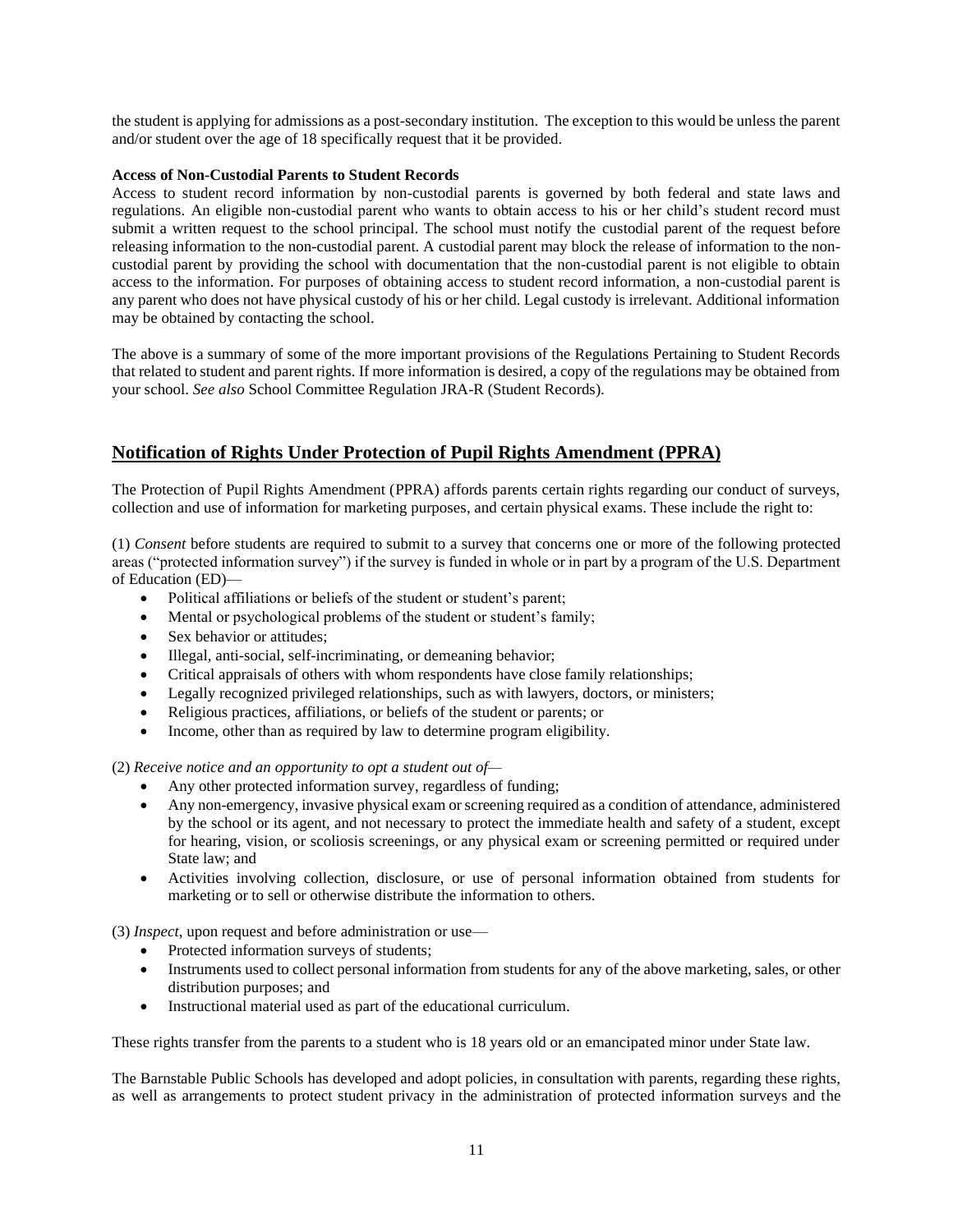collection, disclosure, or use of personal information for marketing, sales, or other distribution purposes. *See* School Committee Policy ILD (student Submission to Educational Surveys and Research). The Barnstable Public Schools will notify parents of this policy at least annually and, when practical, will notify parents at the beginning of the school year when surveys, analyses or evaluations are scheduled or anticipated. For surveys and activities scheduled after the school year starts, parents will be provided reasonable notification of the planned activities and surveys listed below and be provided an opportunity to opt their child out of such activities and surveys. Parents will also be provided an opportunity to review any pertinent surveys. Following is a list of the specific activities and surveys covered under this requirement:

- Collection, disclosure, or use of personal information for marketing, sales or other distribution.
- Administration of any protected information survey not funded in whole or in part by ED.
- Any non-emergency, invasive physical examination or screening as described above.

Parents shall have the opportunity to opt their child out of participation in any survey, analysis or evaluation. Student who are 18 years of age or older may opt out of such surveys, analyses or evaluations.

*Parents who believe their rights have been violated may file a complaint with*:

Family Policy Compliance Office U.S. Department of Education 400 Maryland Avenue, SW Washington, D.C. 20202-5901

### **Notice of Nondiscrimination**

The Barnstable Public Schools does not discriminate on the basis of race, color, national origin, language, sex, religion, gender identity, sexual orientation, pregnancy, pregnancy-related condition, disability/handicap or other bases prohibited under state or federal anti-discrimination statutes in admission to, access to, employment in, or treatment in its programs and activities. The Coordinator for Title IX of the Education Amendments of 1972, Section 504 of the Rehabilitation Act of 1973, and M.G.L. Chapter 76, Section 5, is Dr. Gina Hurley who can be reached at 508-862-4953 ext 1734, 230 South Street, PO Box 955, Hyannis, MA 02601. Inquiries regarding the application of the Barnstable Public Schools' nondiscrimination policy may be referred to Barnstable's Coordinator or the Assistant Secretary for Civil Rights, U.S. Department of Education, Washington, D.C. 20202 (or the Regional Director, U.S. Department of Education, Office for Civil Rights, Region I, 33 Arch Street, Suite 900, Boston, MA 02110-1491.)

Pursuant to M.G.L. Chapter 76, Section 5, no person shall be excluded from or discriminated against in admission to a public school of any town, or in obtaining the advantages, privileges and courses of study of such public school on account of race, color, sex, religion, national origin, sexual orientation or disability.

### **Nondiscrimination Policy (School Committee Policy AC)**

The Barnstable School Committee has the responsibility to overcome, insofar as possible, any barriers that prevent children from achieving their potential. This commitment to the community is affirmed in the following statements:

l. Promote the rights and responsibilities of all individuals as set forth in the State and Federal Constitutions, pertinent legislation, and applicable judicial interpretations.

2. Encourage positive experiences in human values for children, youth, and adults, all of whom have differing personal and family characteristics and who come from various socioeconomic, racial, and ethnic groups.

3. Work toward a more integrated society and enlist the support of individuals, as well as groups and agencies, both private and governmental, in such an effort.

4. Use all appropriate communication and action techniques to air and reduce the grievances of individuals and groups.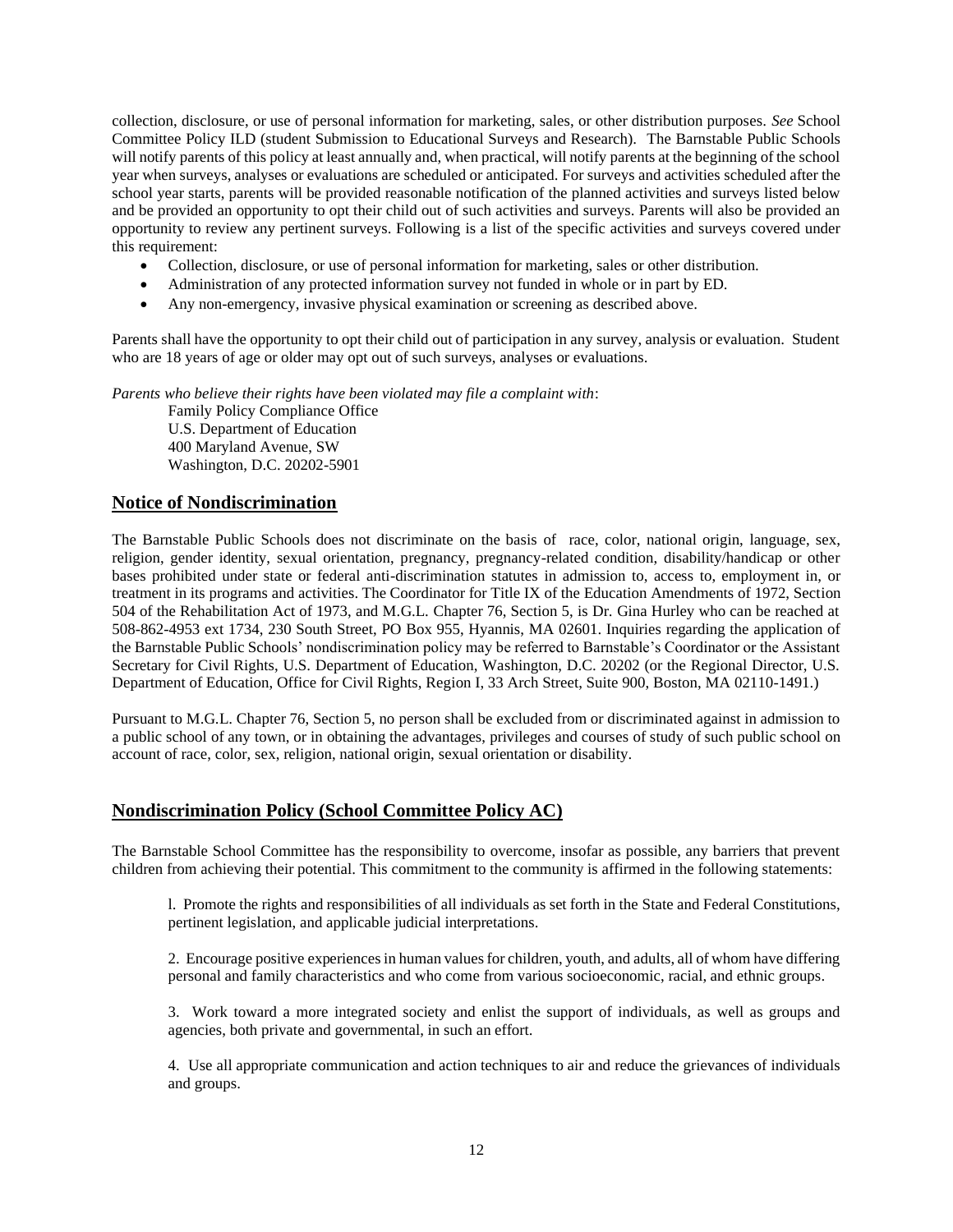5. Carefully consider, in all the decisions made within the school system, the potential benefits or adverse consequences that those decisions might have on the human relations effecting all segments of society.

6. Initiate a process of reviewing policies and practices of the school system in order to achieve to the greatest extent possible the objectives of this statement.

The Barnstable School Committee's policy of nondiscrimination will extend to students, staff, the general public, and individuals with whom it does business. No person shall be excluded from or discriminated against in admission to a public school or in obtaining the advantages, privileges, and courses of study of such public school on account of their race, color, national origin, language, sex, religion, gender identity, sexual orientation, pregnancy, pregnancy-related condition, disability/handicap or other bases prohibited under state or federal anti-discrimination statutes, in schools. If someone has a complaint or feels that they have been discriminated against because of their race, color, national origin, language, sex, religion, gender identity, sexual orientation, pregnancy, pregnancy-related condition, or disability/handicap, their complaint should be registered with the Title IX/Section 504/Title II Coordinator for the District. The Title IX/Section 504/Title II Coordinator for the District is: Dr. Gina Hurley, Executive Director of Social-Emotional Learning and Students Services, Barnstable Public Schools, 230 South Street, P.O. Box 955 who can be reached by e-mail at: hurley\_gina@mybps.us or by phone at: 508-862-4953 ext 1734. In circumstances involving a complaint of discrimination by an employee of the District, the Title IX/Section 504/Title II Coordinator may work in coordination with the Human Resources Department for the Town of Barnstable.

The District's Harassment grievance procedures will apply to all complaints.

If you believe you have been subjected to discrimination, you may file a formal complaint with the following governmental agencies.

- 1. The Massachusetts Commission Against Discrimination, Boston Office 1 Ashburton Place, Room 601 Boston, MA 02108. Phone: 617-994-6000
- 2. Office for Civil Rights (U.S. Department of Education) 5 Post Office Square, 8th Floor Boston, MA 02109. Phone: 617-289-0111
- 3. The United States Equal Employment Opportunity Commission, John F. Kennedy Bldg. 475 Government Center Boston, MA 02203

SOURCE: Adapted from MASC; Consultation with Discrimination and Harassment Solutions, LLC

UPDATED: October 7, 2020

LEGAL REFS.: Title VI, Civil Rights Act of 1964

Title VII, Civil Rights Act of 1964, as amended by the Equal Employment Opportunity Act of 1972

Executive Order 11246, as Amended by E.O. 11375

Equal Pay Act, as amended by the Education Amendments of 1972 Title IX, Education Amendments of 1972

Rehabilitation Act of 1973

Education For All Handicapped Children Act of 1975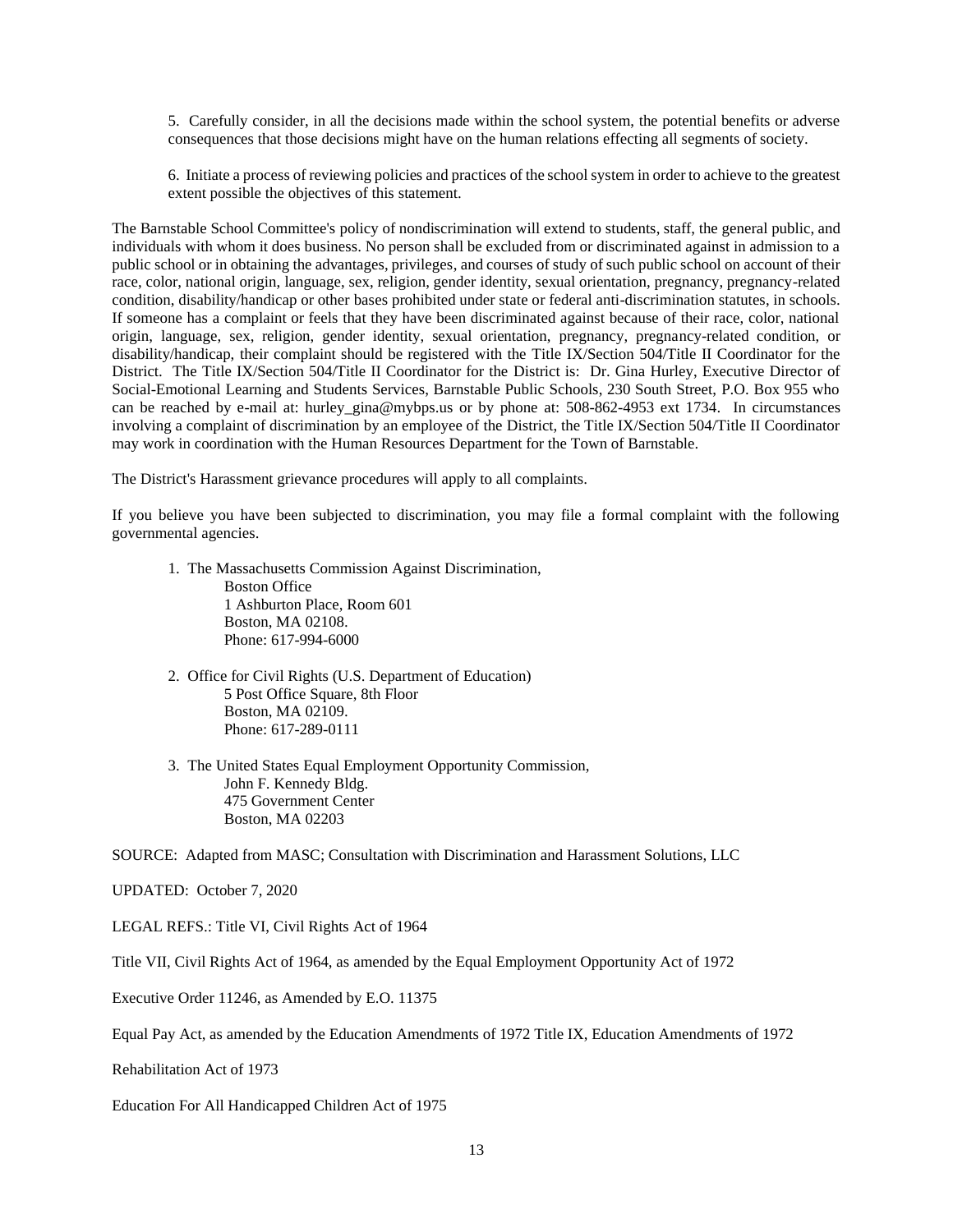M.G.L. 71B:l et seq. (Chapter 766 of the Acts of 1972)

M.G.L. 76:5; Amended 2011

M.G.L. 76:16 (Chapter 622 of the Acts of 1971) Board of Education 603 CMR 26.00

CROSS REF.: ACA-ACE, Subcategories for Nondiscrimination GBA, Equal Opportunity Employment

JB Equal Educational Opportunities

### **Nondiscrimination on the Basis of Sex (School Committee Policy (ACA)**

The Barnstable School Committee, in accordance with Title IX of the Education Amendments of 1972, declares that the school system does not and will not discriminate on the basis of sex in the educational programs and activities in the public schools. This policy will extend not only to students with regard to educational opportunities, but also to employees with regard to employment opportunities.

The Barnstable School Committee will continue to ensure fair and equitable educational and employment opportunities, without regard to sex, to all of its students and employees.

The Barnstable School Committee designates Dr. Gina Hurley, Executive Director of Social-Emotional Learning and Student Services, 230 South Street, Hyannis, MA, 02601, 508-862-4953 ext 1734, [hurley\\_gina@mybps.us,](mailto:hurley_gina@mybps.us) as the school system's Title IX compliance officer. All students and employees will be notified of the name and office address and telephone number of the compliance officer.

UPDATED: October 7, 2020

LEGAL REFS.: Title IX of the Education Amendments of 1972

45 CFR, Part 86, (Federal Register, 6/4/75)

M.G.L. [76:5;](https://malegislature.gov/Laws/GeneralLaws/PartI/TitleXII/Chapter76/section5) (Chapter 622 of the Acts of 1971)

Board of Education Chapter 622 Regulations Pertaining to Access to Equal Educational Opportunity, adopted 6/24/75, amended 10/24/78

Board of Education 603 CMR [26:00](http://www.doe.mass.edu/lawsregs/603cmr26.html)

CROSS REFS.: [AC,](https://z2policy.ctspublish.com/masc/) Nondiscrimination

### **Nondiscrimination on the Basis of Disability (School Committee Policy ACE)**

Title II of the Americans With Disabilities Act of 1992 requires that no qualified individual with a disability shall, because the District's facilities are inaccessible to or unusable by individuals with disabilities, be excluded from participation in, or be denied the benefits of the services, programs, and activities of the District or be subject to discrimination. Nor shall the District exclude or otherwise deny services, programs, or activities to an individual because of the known disability of a person with whom the individual is known to have a relationship or association.

**Definition**: A "qualified individual with a disability" is an individual with a disability who, with or without reasonable modification to rules, policies, or practices, the removal of architectural, communication, or transportation barriers, or the provision of auxiliary aids and services, meets the essential eligibility requirements for the receipt of services or the participation in programs or activities provided by the District.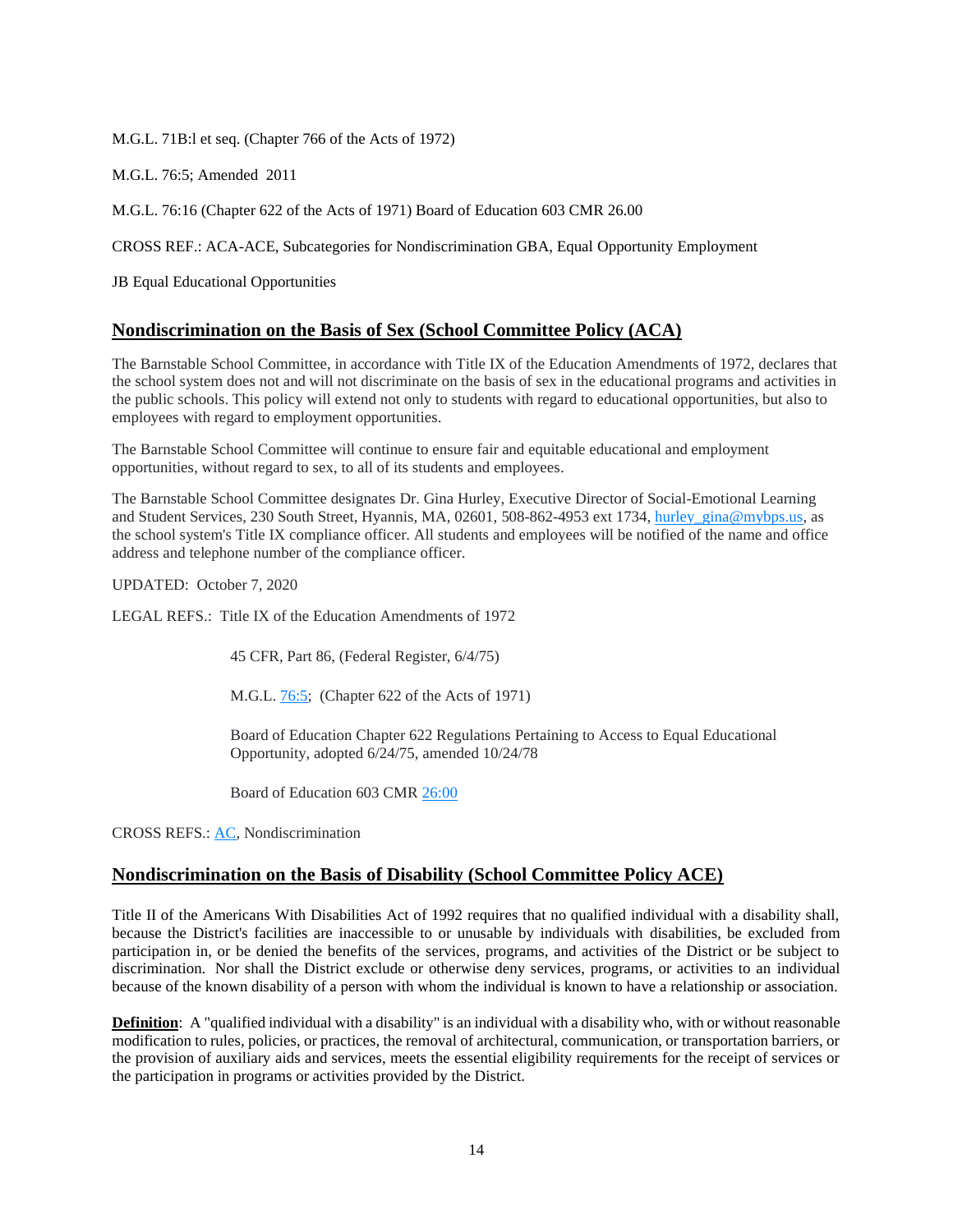**Reasonable Modification**: The District shall make reasonable modification in policies, practices, or procedures when the modifications are necessary to avoid discrimination on the basis of disability, unless the District can demonstrate that making the modifications would fundamentally alter the nature of the service, program, or activity.

**Communications**: The District shall take the appropriate steps to ensure that communications with applicant, participants, and members of the public with disabilities are as effective as communications with others. To this end, the District shall furnish appropriate auxiliary aids and services where necessary to afford an individual with a disability an equal opportunity to participate in, and enjoy benefits of, a service, program, or activity conducted by the District. In determining what type of auxiliary aid or service is necessary, the District shall give primary consideration to the requests of the individuals with disabilities.

**Auxiliary Aids and Services**: "Auxiliary aids and services" includes (1) qualified interpreters, note takers, transcription services, written materials, assisted listening systems, and other effective methods for making aurally delivered materials available to individuals with hearing impairments; (2) qualified readers, taped texts, audio recordings, Braille materials, large print materials, or other effective methods for making visually delivered materials available to individuals with visual impairments; (3) acquisition or modification of equipment or devices and (4) other similar services and actions.

**Limits of Required Modification**: The District is not required to take any action that it can demonstrate would result in a fundamental alteration in the nature of a service, program, or activity or in undue financial and administrative burdens. Any decision that, in compliance with its responsibility to provide effective communication for individuals with disabilities, would fundamentally alter the service, program, or activity or unduly burden the District shall be made by the School Committee after considering all resources available for use in funding and operating the program, service, or activity. A written statement of the reasons for reaching that conclusion shall accompany the decision.

**Notice:** The District shall make available to applicants, participants, beneficiaries, and other interested persons information regarding the provisions of Title II of the American with Disabilities Act (ADA) and its applicability to the services, programs, or activities of the District. The information shall be made available in such a manner as the School Committee and Superintendent find necessary to apprise such persons of the protections against discrimination assured them by the ADA.

**Compliance Coordinator**: The District shall designate at least one employee to coordinate its efforts to comply with and carry out its responsibilities under Title II of ADA, including any investigation of any complaint communicated to it alleging its noncompliance or alleging any actions that would be prohibited under ADA. The District shall make available to all interested individuals the name, office address, and telephone number of the employee(s) so designated and shall adopt and publish procedures for the prompt and equitable resolution of complaints alleging any action that would be prohibited under the ADA. The school system receives federal financial assistance and must comply with the above requirements. Additionally, the School Committee is of the general view that:

1. Discrimination against a qualified disabled person solely on the basis of disability is unfair; and

2. To the extent possible, qualified disabled persons should be in the mainstream of life in the school community. Accordingly, employees of the school system will comply with the above requirements of the law and policy statements of this Committee to ensure nondiscrimination on the basis of disability.

### SOURCE: MASC July 2016

LEGAL REFS.: Rehabilitation Act of 1973, Section 504, as amended Education for All Disabled Children Act of 1975 M.G.L. [71B:1](http://www.malegislature.gov/Laws/GeneralLaws/PartI/TitleXII/Chapter71b/section1) et seq. (Chapter 766 of the Acts of 1972) Title II, Americans with Disabilities Act of 1992, as amended Board of Education Chapter 766 Regulations, adopted 10/74, as amended through 3/28/78

CROSS REFS.: [IGB,](https://z2policy.ctspublish.com/masc/) Support Services Programs

# **Student-to-Student Harassment Policy (School Committee Policy JBA)**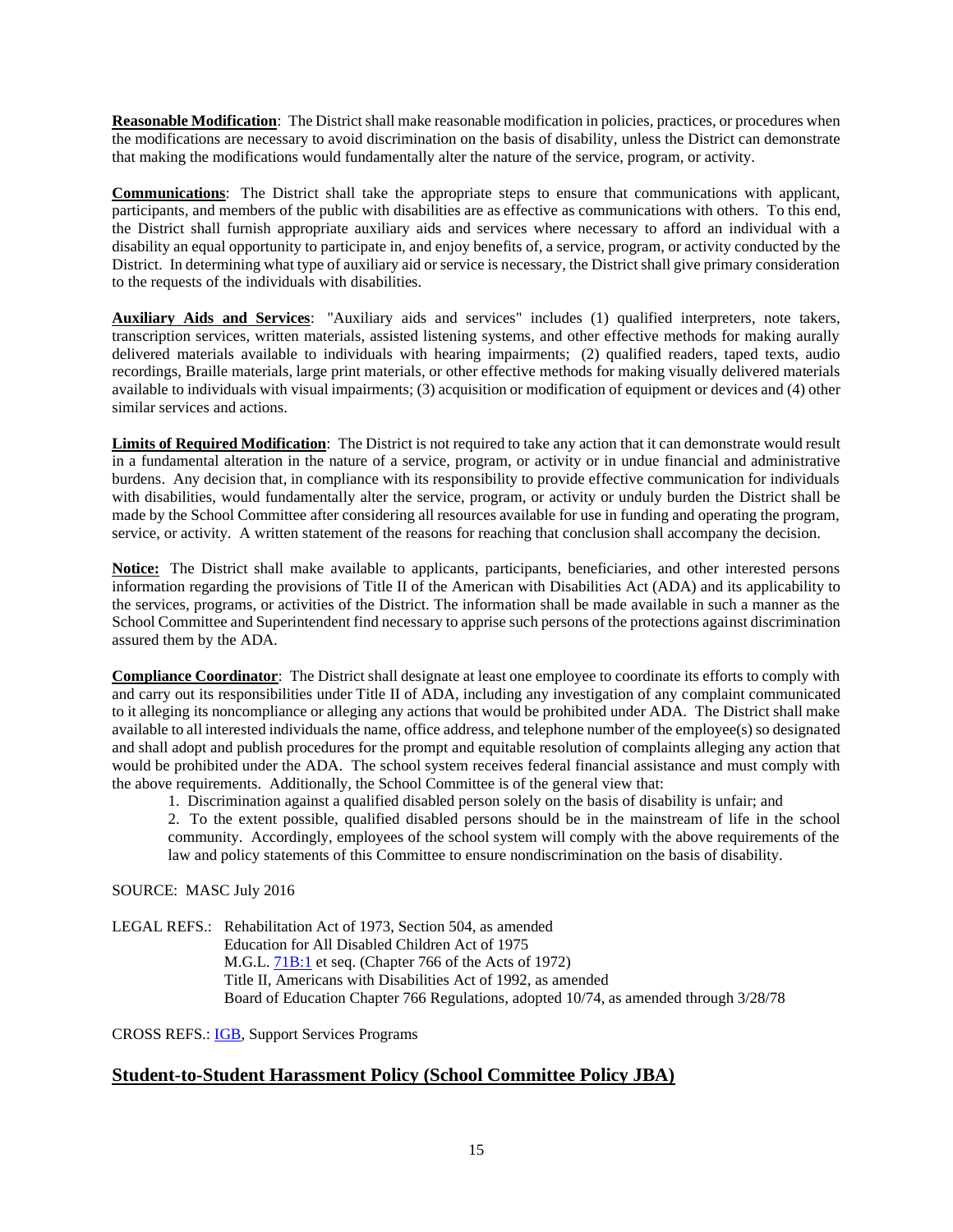Harassment of students by other students will not be tolerated in the Barnstable Public Schools. This policy is in effect while students are on school grounds, School District property or property within the jurisdiction of the School District, school buses, or attending or engaging in school activities.

Harassment prohibited by the District includes, but is not limited to, harassment on the basis of race, sex, gender identity, creed, color, gender identity, national origin, sexual orientation, religion, homeless status, marital status or disability. Students whose behavior is found to be in violation of this policy will be subject to disciplinary action up to and including suspension or expulsion.

Harassment means conduct of a verbal or physical nature that is designed to embarrass, distress, agitate, disturb or trouble students when:

- Submission to such conduct is made either explicitly or implicitly a term or condition of a student's education or of a student´s participation in school programs or activities;
- Submission to or rejection of such conduct by a student is used as the basis for decisions affecting the student, or;
- Such conduct has the purpose or effect of unreasonably interfering with a student's performance or creating an intimidating or hostile learning environment.

Harassment as described above may include, but is not limited to:

- Verbal, physical or written (including texting, blogging, or other technological methods) harassment or abuse;
- Repeated remarks of a demeaning nature;
- Implied or explicit threats concerning one's grades, achievements, or other school matter.
- Demeaning jokes, stories, or activities directed at the student.

The District will promptly and reasonably investigate allegations of harassment. The Principal of each building will be responsible for handling all complaints by students alleging harassment.

Retaliation against a student, because a student has filed a harassment complaint or assisted or participated in a harassment investigation or proceeding, is also prohibited. A student who is found to have retaliated against another in violation of this policy will be subject to disciplinary action up to and including suspension and expulsion.

The Superintendent will develop administrative guidelines and procedures for the implementation of this policy.

LEGAL REF.: M.G.L. 151B:3A

Title VII, Section 703, Civil Rights Act of 1964 as amended

BESE 603 CMR 26:00

# **Harassment (School Committee Policy ACAB)**

Harassment of students by other students, employees, vendors and other 3rd parties will not be tolerated in the Barnstable Public Schools. The alleged harassment must involve conduct that occurred within the school's own program or activity, such as whether the harassment occurred at a location or under circumstances where the school owned, or substantially controlled the premises, exercised oversight, supervision or discipline over the location or participants, or funded, sponsored, promoted or endorsed the event where the alleged harassment occurred, against a person in the United States. This policy is in effect while students are on school grounds, School District property or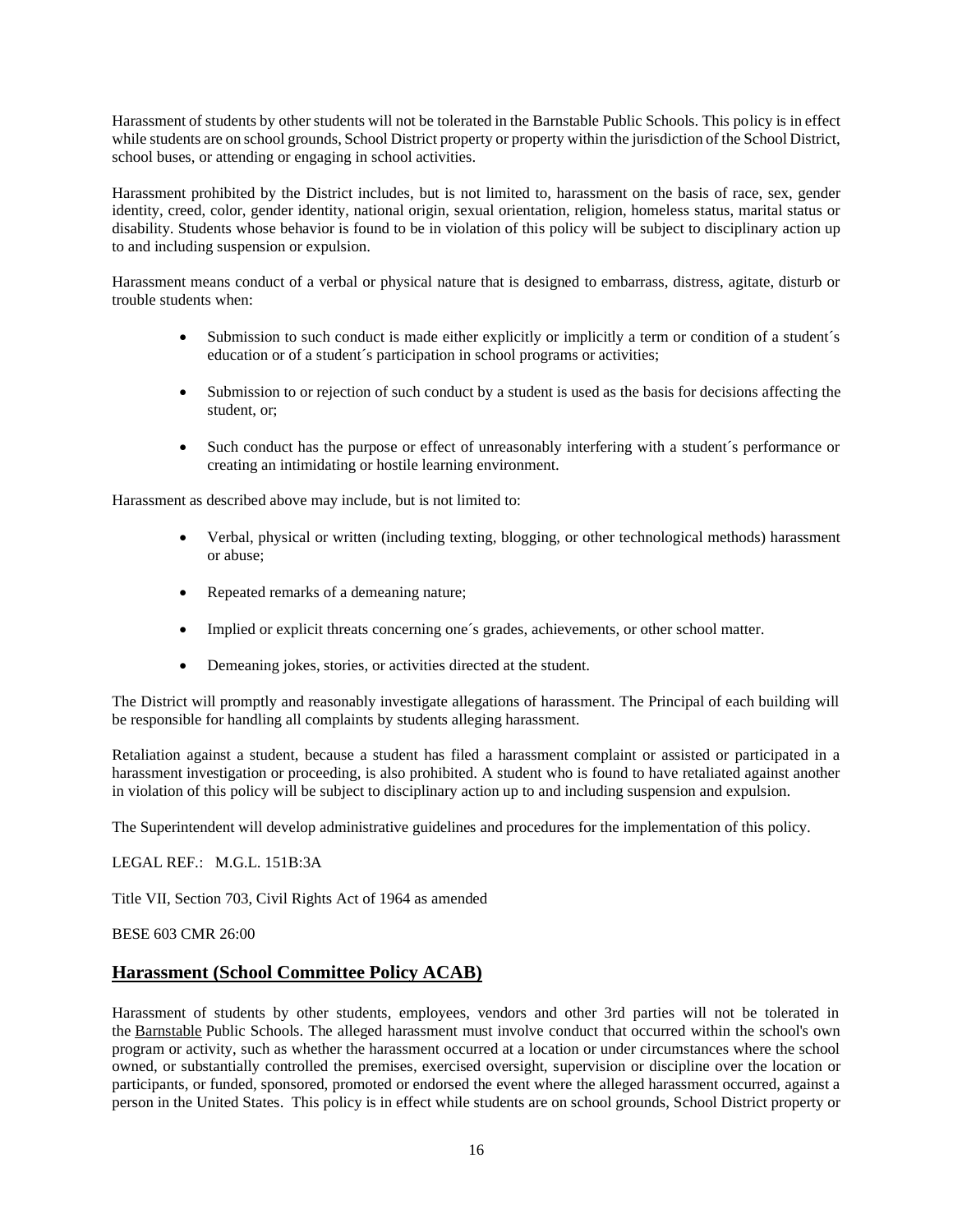property within the jurisdiction of the School District, school buses, or attending or engaging in school sponsored activities.

Harassment prohibited by the District includes, but is not limited to, harassment on the basis of race, color, national origin, language, sex, religion, gender identity, sexual orientation, pregnancy, pregnancy-related condition, disability/handicap or other bases prohibited under state or federal anti-discrimination statutes, in schools.. Students whose behavior is found to be in violation of this policy will be subject to disciplinary action up to and including suspension or expulsion pursuant to disciplinary codes. Employees who have been found to violate this policy will be subject to discipline up to and including, termination of employment, subject to contractual disciplinary obligations.

**Employee-to-Student Harassment** means conduct of a written, verbal or physical nature that is designed to embarrass distress, agitate, disturb or trouble students when:

- Submission to such conduct is made either explicitly or implicitly a term or condition of a student's education or of a student's participation in school programs or activities; or
- Submission to or rejection of such conduct by a student is used as the basis for decisions affecting the student.

**Student- to-Student Harassment** means conduct of a written, verbal, or physical nature that is designed to embarrass, distress, agitate, disturb or trouble students, when:

• Such conduct has the purpose or effect of unreasonably interfering with a student's performance or creating an intimidating or hostile learning environment.

Harassment as described above may include, but is not limited to:

- Written, verbal, or physical (including texting, blogging, or other technological methods) harassment or abuse;
- Repeated remarks of a demeaning nature;
- Implied or explicit threats concerning one's grades, achievements, or other school matter.
- Demeaning jokes, stories, or activities directed at the student.

By law, what constitutes harassment is determined from the perspective of a reasonable person with the characteristic on which the harassment is based. Individuals should consider how their words and actions might reasonably be viewed by others.

The District will promptly and reasonably investigate allegations of harassment through the Title IX Coordinator or building-based employees, who may include building principals and/or their designees. The Superintendent will provide, in consultation with the Title IX Coordinator, opportunities to the designated recipients for appropriate training.

**Sexual harassment** is unwelcome conduct of a sexual nature. The definition includes unwelcome conduct on the basis of sex that is so severe, pervasive, and objectively offensive that it effectively denies a person equal access to the school's education program or activity it also, includes unwelcome sexual advances, requests for sexual favors, and other verbal, nonverbal, or physical conduct of a sexual nature. Sexual harassment includes conduct by an employee conditioning an educational benefit or service upon a person's participation in unwelcome sexual conduct, often called quid pro quo harassment and, sexual assault, dating violence, domestic violence and stalking as the Federal Clery Act and Violence Against Women Act define such crimes. Sexual violence is a form of sexual harassment. Sexual violence, as the Office of Civil Rights (OCR) uses the term, refers to physical sexual acts perpetrated against a person's will or where a person is incapable of giving consent (e.g., due to the student's age or use of drugs or alcohol, or because an intellectual or other disability prevents the student from having the capacity to give consent). A number of different acts fall into the category of sexual violence, including rape, sexual assault, sexual battery, sexual abuse and sexual coercion.

Massachusetts General Laws Ch. [119, Section 51 A,](https://malegislature.gov/Laws/GeneralLaws/PartII/TitleII/Chapter119/section51a) requires that public schools report cases of suspected child abuse, immediately orally and file a report within 48 hours detailing the suspected abuse to the Department of Children and Families. For the category of sexual violence, in addition to Section 51A referrals these offences and any other serious matters shall be referred to local law enforcement.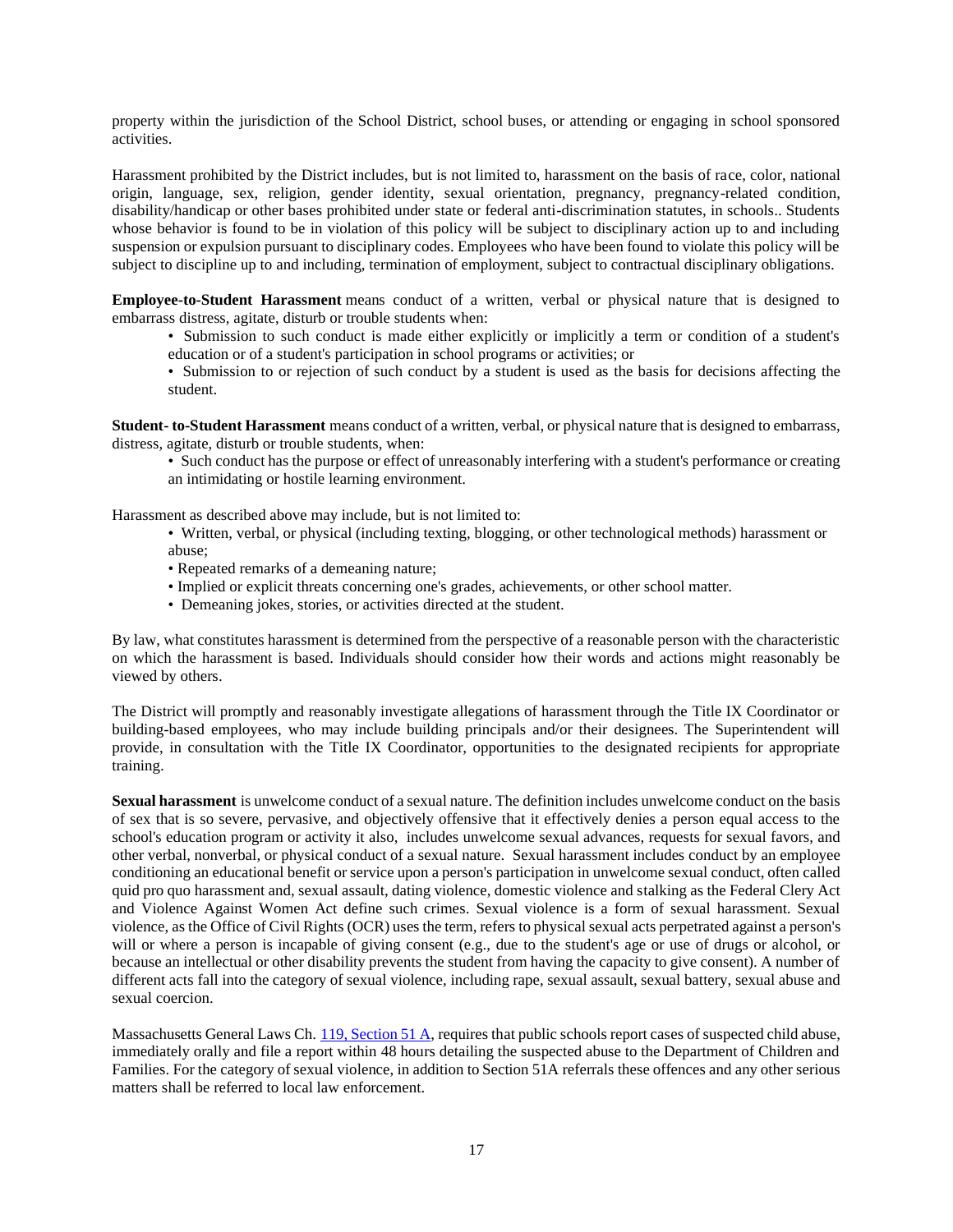Schools must treat seriously all reports of sexual harassment that meet the definition of sexual harassment and the conditions of actual notice and jurisdiction as noted above. Holding a school liable under Title IX can occur only when the school knows of sexual harassment allegations and responds in a way that is deliberately indifferent (clearly unreasonable in light of known circumstance).

While it is not possible to list all those additional circumstances that may constitute sexual harassment, the following are some examples of conduct, which if unwelcome, may constitute sexual harassment, depending on the totality of the circumstances, including the severity of the conduct and its pervasiveness:

- Unwelcome sexual advances-whether they involve physical touching or not;
- Sexual epithets, jokes, written or oral references to sexual conduct, gossip regarding one's sex life; comment on an individual's body, comment about an individual's sexual activity, deficiencies, or prowess;
- Displaying sexually suggestive objects, pictures, cartoons;
- Unwelcome leering, whistling, brushing against the body, sexual gestures, suggestive or insulting comments;
- Inquiries into one's sexual experiences; and,
- Discussion of one's sexual activities.

The legal definition of sexual harassment is broad and in addition to the above examples, other sexually oriented conduct, whether it is intended or not, that is unwelcome and has the effect of creating an environment that is hostile, offensive, intimidating, to male, female, or gender non-conforming students or employees may also constitute sexual harassment.

Because the District takes allegations of harassment, including sexual harassment, seriously, we will respond promptly to complaints of harassment including sexual harassment, and following an investigation where it is determined that such inappropriate conduct has occurred, we will act promptly to eliminate the conduct and impose corrective action as is necessary, including disciplinary action where appropriate.

Please note that while this policy sets forth our goals of promoting an environment that is free of harassment including sexual harassment, the policy is not designed or intended to limit our authority to discipline or take remedial action for conduct which we deem unacceptable, regardless of whether that conduct satisfies the definition of harassment or sexual harassment.

Retaliation against a complainant or any participant within the complaint resolution process, because they have filed a harassment or sexual harassment complaint or assisted or participated in a harassment or sexual harassment investigation or proceeding, is also strictly prohibited. A student or employee who is found to have retaliated against another in violation of this policy will be subject to disciplinary action up to and including student suspension and expulsion or employee termination.

The complainant does not have to be the person at whom the unwelcome sexual conduct is directed. The complainant, regardless of gender, may be a witness to and personally offended by such conduct.

### **NOTICE OF SEXUAL HARASSMENT**

The regulations require the District to respond when the District has actual notice of sexual harassment. The District has actual notice when an allegation is made known to any school employee. Schools will treat seriously all reports of sexual harassment that meet the definition of harassment and the conditions of actual notice and jurisdiction as noted whether or not the complainant files a formal complaint. Holding a school liable under Title IX can occur only when the school knows of sexual harassment allegations and responds in a way that is deliberately indifferent (clearly unreasonable in light of known circumstances). Schools are required to investigate every formal complaint and respond meaningfully to every known report of sexual harassment.

Reports of sexual harassment and/or retaliation may be made directly to the Title IX Coordinator or school-based designees (see contact information and details below) at any time using the email address, mailing address and/or telephone number provided. A Formal Complaint means a written document submitted or signed by the Complainant or their parent/guardian or signed by the Title IX Coordinator alleging a policy violation by a Respondent and requesting that the District investigate the allegations.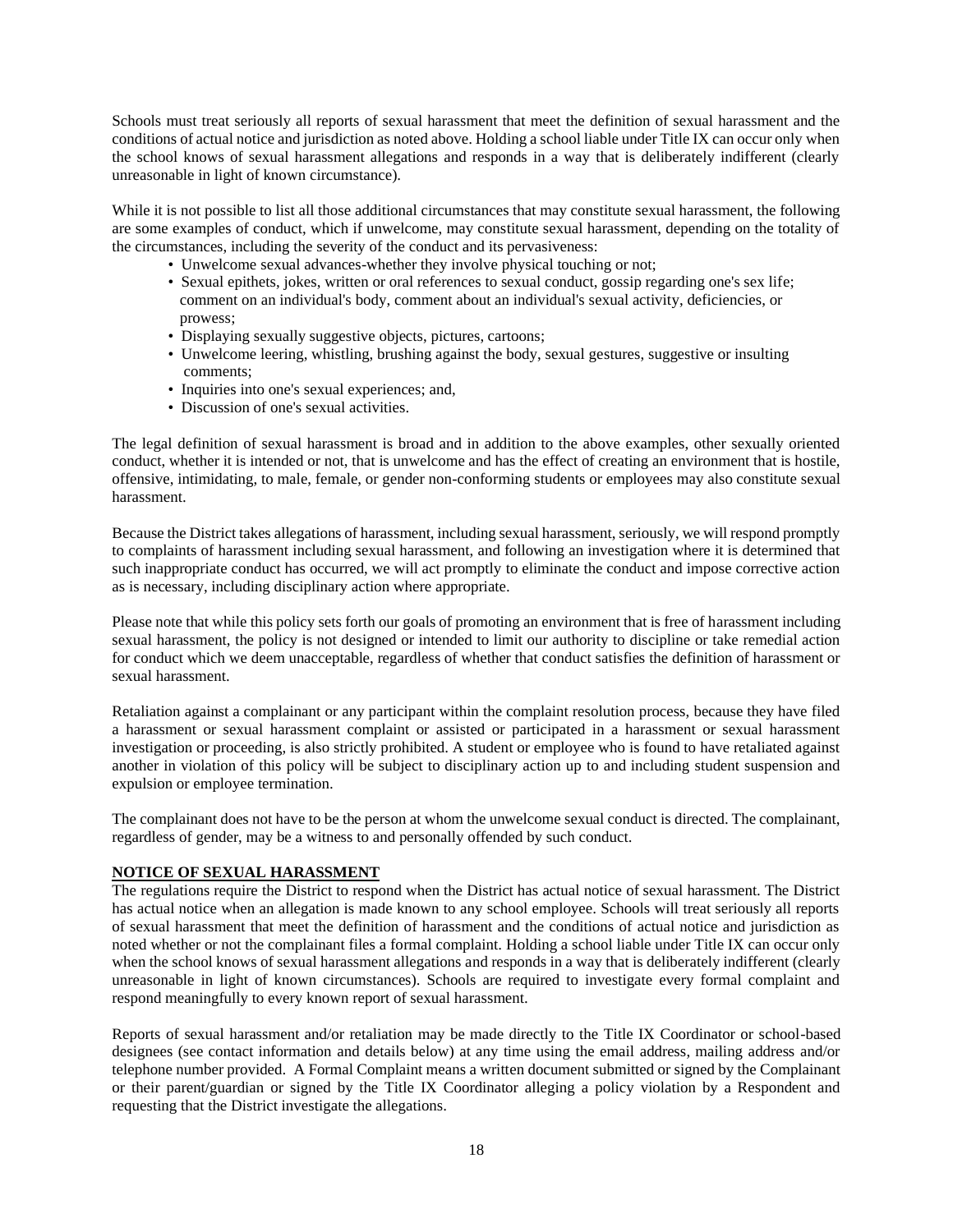The regulation highlights the importance of supportive measures designed to preserve or restore access to the school's education program or activity, with or without a formal complaint. When an incident of sex-based discrimination or sexual harassment is reported, the Title IX Coordinator or designee, shall determine whether supportive measures are necessary pending the results of the investigation. The Title IX Coordinator or designee shall take immediate measures necessary to stop the harassment and protect students and/or ensure their access to the educational program. To the extent possible, such supportive measures shall not disadvantage the complainant or victim of the alleged harassment. Supportive measures may include placing the individuals involved in separate classes or transferring a student to a class taught by a different teacher. The school should notify the individual who was harassed of his/her options to avoid contact with the alleged harasser and allow the complainant to change academic and extracurricular arrangements as appropriate. The school should also ensure that the complainant is aware of the resources and assistance, such as counseling, that are available to him/her. As appropriate, supportive measures must be considered even when a student chooses to not file a formal complaint, or the sexual harassment occurs off school grounds or outside school-sponsored or school-related programs or activities.

Where there has been a finding of responsibility, the regulation would require remedies designed to restore or preserve access to the school's education program or activity.

#### **DUE PROCESS PROTECTIONS**

The Title IX Coordinator shall develop a written process for managing formal complaints of sexual harassment, which shall ensure due process protections, including the following:

1) A reasonably prompt response and resolution, generally within 60 school days; although extenuating circumstances may result in extensions to this timeline, the District will avoid all undue delays within its control;

2) A presumption of innocence throughout the grievance process, with the burden of proof on the school;

3) A prohibition of the single investigator model, instead requiring a decision -maker separate from the Title IX Coordinator or investigator;

4) The standard for determining whether the alleged harassment or discrimination occurred shall be by the preponderance of the evidence; meaning that it is more likely than not that the alleged conduct occurred;

5) Access to an advisor of the party's choice throughout the process;

6) The opportunity to test the credibility of parties and witnesses through cross examination, subject to "rape shield" protections;

7) Written notice of allegations and an equal opportunity to review the evidence;

8) Title IX Coordinators, investigators, and decision-makers must be free from bias or conflict of interest;

9) Equal opportunity for parties to appeal;

10) Upon filing a formal complaint the school will give written notice to the parties containing sufficient details to permit a party to prepare for any initial interview and proceed with a factual investigation. The District will not conduct in-person hearings as part of the investigative process but the parties will be allowed to submit written questions to challenge each other's credibility before the decision-maker makes a determination. After the investigation, a written determination will be sent to both parties explaining each allegation, whether the respondent is responsible or not responsible, including the facts and evidence on which the conclusion was based. As long as the process is voluntary for all parties, after being fully informed and written consent is provided by both parties, a school may facilitate informal resolution of a sexual complaint.

The Title IX Coordinator will establish an informal investigation process that may, upon the request of the complainant be followed by a formal process.

The Superintendent in consultation with the Title IX Coordinator shall designate the principal of each school in the District, or their designee as the initial entity to receive the sexual harassment complaint. Also, in a matter of sexual harassment, the District requires that the Title IX Coordinator be informed, as soon as possible, of the filing of the complaint. Nothing in this policy shall prevent any person from reporting the prohibited conduct to someone other than those above designated complaint recipients. The investigating officer may receive the complaint orally or in writing, and the investigation shall be conducted in such a way as to maintain confidentiality to the extent practicable under the circumstances and in compliance with applicable law. The investigation will be prompt, thorough, and impartial, and will include, at least, a private interview with the person filing the complaint and with witnesses. Also,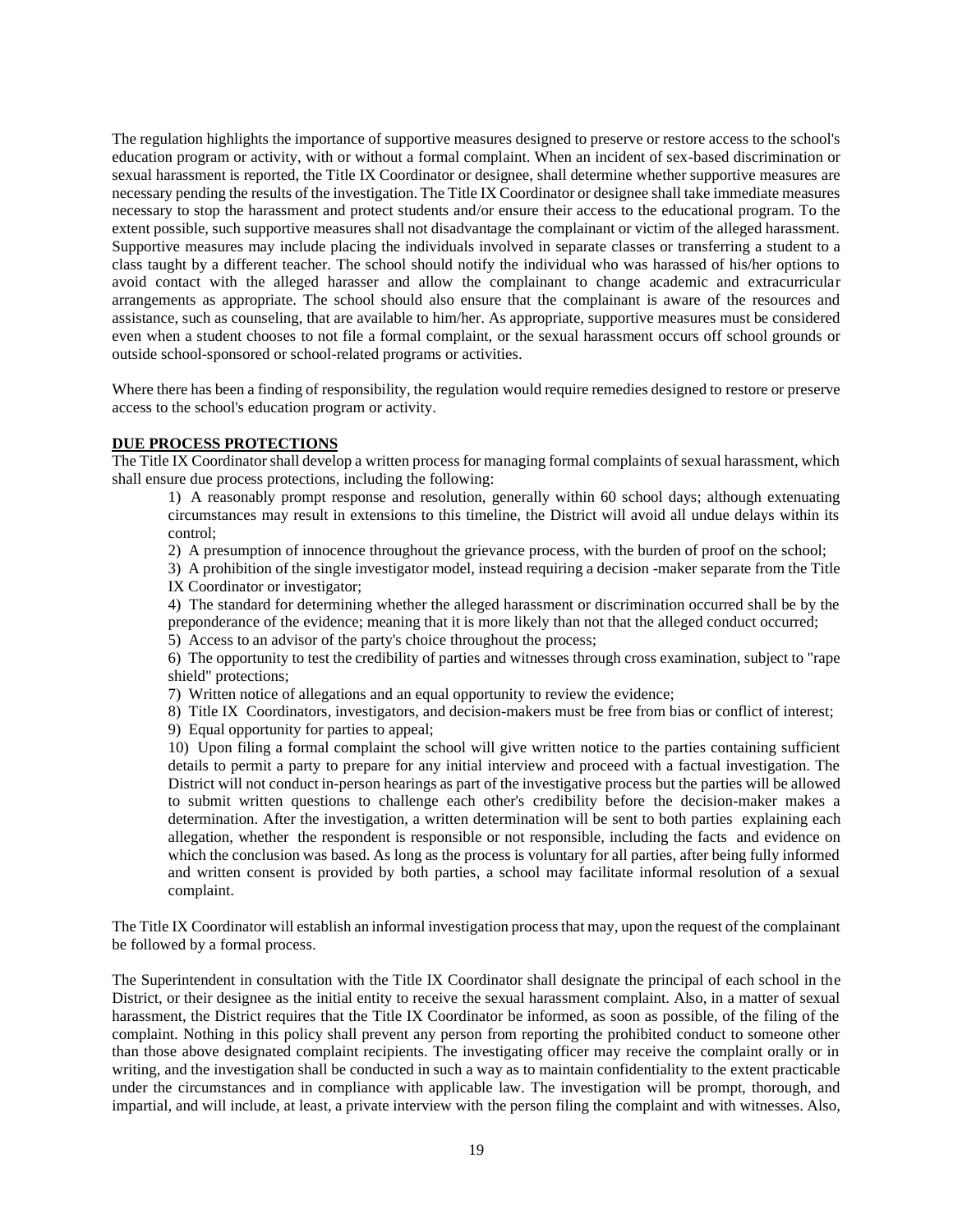the alleged harasser will be interviewed. When the investigation is completed, the complaint recipient will, to the extent appropriate, inform the person filing the complaint and the person alleged to have committed the conduct of the results of that investigation.

### **RECORD KEEPING REQUIREMENTS**

Schools must create and maintain records documenting every Title IX sexual harassment complaint. Schools must keep records regarding the school's response to every report of sexual harassment of which it becomes aware even if no formal complaint was filed, including documentation of supportive matters offered and implemented for the complainant.

### **CONFIDENTIALITY/PRIVACY**

Every effort shall be made to preserve the privacy of reports. Information related to the complaint will be shared with the parties, their advisors, and a limited number of District employees who "need to know" in order to assist in the assessment, investigator and/or resolution of the report. Otherwise, the privacy of student records will be protected in accordance with state and federal laws and District policies pertaining to student records. The privacy of employee records will be protected in accordance with state laws and District policies.

### **NOTICE**

This policy, or a summary thereof that contain the essential policy elements shall be distributed by the Barnstable School District to its students and employees and each parent or guardian shall sign that they have received and understand the policy.

The District's Title IX Coordinator is Dr. Gina Hurley, Executive Director of Social-Emotional Learning and Students Services, Barnstable Public Schools, 230 South Street, P.O. Box 955 who can be reached by e-mail at: hurley gina@mybps.us or by phone at: 508-862-4953 ext 1734.

School-based complaints can also be filed with the building administrator:

Kristen Harmon, Administrator in Charge Barnstable High School 508.790.6445

| Jim Anderson            | Barnstable Intermediate School                      | 508.790.6460 |
|-------------------------|-----------------------------------------------------|--------------|
| Mike Wojkowski          | <b>Barnstable United Elementary School</b>          | 508.420.2272 |
| Cathy Milne             | Barnstable Community Innovation School 508.790.6485 |              |
| <b>Elizabeth Forbes</b> | Barnstable-West Barnstable Elementary               | 508.362.4949 |
| Matt Scheufele          | Centerville Elementary                              | 508.790.9890 |
| Kathi Amato             | Hyannis West Elementary                             | 508.790.6480 |
| Mery Faial-Zaynoune     | <b>West Villages Elementary</b>                     | 508.420.1100 |
| Nicole Caucci           | Enoch Cobb Early Learning Center                    | 508.790.6493 |

Please note that the following entities have specified time limits for filing a claim.

The Complainant may also file a complaint with:

- The Massachusetts Commission Against Discrimination Boston Office 1 Ashburton Place, Rooms 601 Boston, MA 02108 Phone 617-994-6000 • Office for Civil Rights (U.S. Department of Education) 5 Post Office Square 8 th Floor Boston, MA 02109 Phone: 617-289-0111 • The United States Equal Employment Opportunity Commission
- John F. Kennedy Bldg. 475 Government Center Boston, MA 02203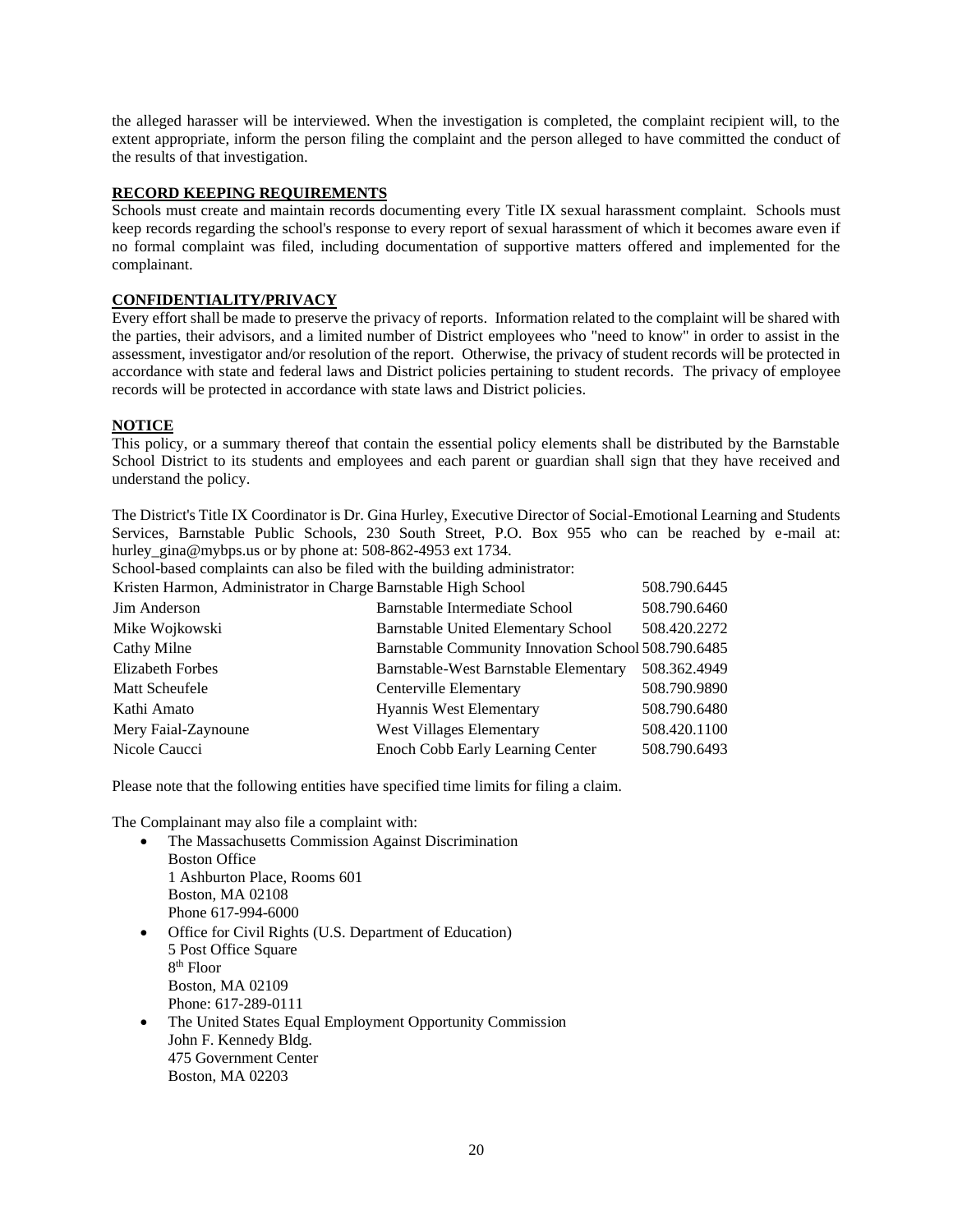#### LEGAL REF.: M.G.L. 151B:3A

Title IX of the Education Amendments of 1972

BESE 603 CMR 26:00

34 CFR 106.44 (a), (a)-(b) 34 CFR 106.45 (a)-(b) (1)

#### 34 CFR 106.45 (b)(2)-(b)(3,4,5,6,7) as revised through June 2020

**Note: A summary of the attached Policy, as adopted, must be sent to parents/guardians, students, employees, unions, and prospective employees of the school district including Title IX Coordinator(s), investigator(s) and the decision-maker. The above referenced employees must attend training sessions on the implementation of the Policy.**

REVISED/REPLACED: October7,2020 SOURCE: MASC July 2020; ATIXA August 2020

# **Child Find**

If you suspect that your child has a disability and requires services under Special Education or Section 504, please contact your child's school counselor or school psychologist.

# **Bullying Prevention and Intervention Plan**

In Barnstable Public Schools, we value commitment, collaboration, and community...

- Commitment: We are dedicated to the continuous learning and growth of all.
- Collaboration: We work together while keeping student needs at the center of all decision making.
- Community: We build strong, respectful partnerships that support student success.

The Barnstable Public Schools expect that all members of the school community will treat each other in a civil manner and with respect for differences.

The Barnstable Public Schools are committed to providing all students and staff with a safe learning environment that is free from bullying and cyberbullying. This commitment is an integral part of our comprehensive efforts to promote learning, and to prevent and eliminate all forms of bullying and other harmful and disruptive behavior that can impede the learning process.

We understand that members of certain student groups, such as students with disabilities, students with cultural and linguistic difference, students who are gay, lesbian, bisexual, or transgender, and homeless students may be more vulnerable to becoming targets of bullying, harassment, or teasing. The Barnstable Public Schools will take specific steps to create a safe, supportive environment for all populations in the school community, and provide all students with the skills, knowledge, and strategies to prevent or respond to bullying, harassment, or teasing.

We will not tolerate any unlawful or disruptive behavior, including any form of bullying, cyberbullying, or retaliation, in our school buildings, on school grounds, or in school-related activities. We will investigate promptly all reports and complaints of bullying, cyberbullying, and retaliation, and take prompt action to end that behavior and restore the target's sense of safety. We will support this commitment in all aspects of our school community, including curricula, instructional programs, staff development, extracurricular activities, and parent or guardian involvement.

The Bullying Prevention and Intervention Plan ("Plan") is a comprehensive approach to addressing bullying and cyberbullying, and the Barnstable Public Schools are committed to working with students, staff, families, law enforcement agencies, and the community to prevent issues of violence. The plan applies to students and members of a school staff, including, but not limited to, educators, administrators, school nurses, cafeteria workers,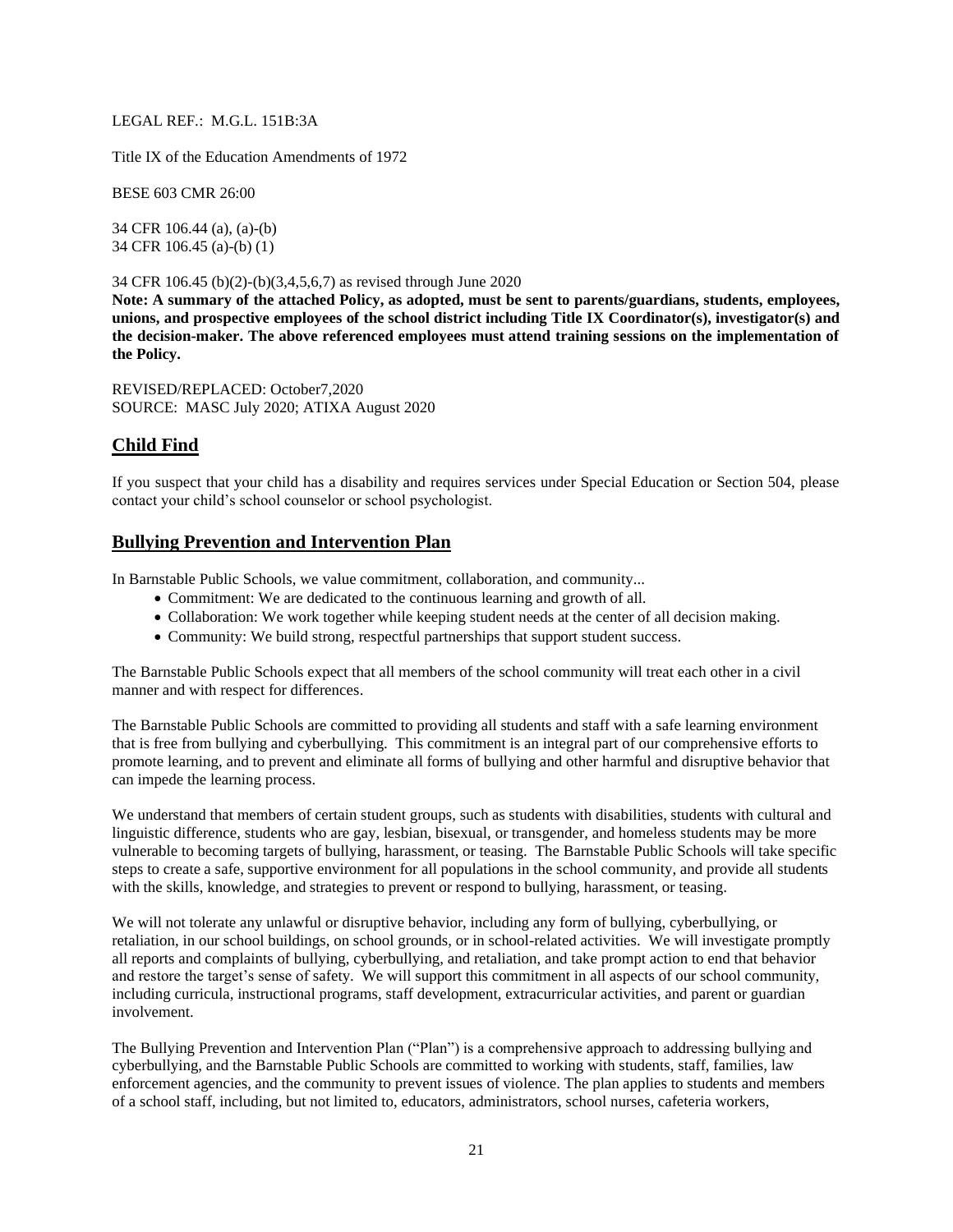custodians, bus drivers, athletic coaches, advisors to an extracurricular activity and paraprofessionals.

We recognize that certain students may be more vulnerable to become targets of bullying, harassment, or teasing based on actual or perceived characteristics, including race, color, religion, ancestry, national origin, sex, socioeconomic status, homelessness, academic status, gender identity or expression, physical appearance, pregnant or parenting status, sexual orientation, mental, physical developmental or sensory disability, or by association with a person who has or is perceived to have one or more of these characteristics. The school or district will identify specific steps it will take to create a safe, supportive environment for vulnerable populations in the school community, and provide all students with the skills, knowledge, and strategies to prevent or respond to bullying, harassment, or teasing.

At least once every four years the district will administer a Department of Elementary and Secondary-developed student survey to assess school climate and the prevalence, nature, and severity of bullying in our schools. Additionally, the school or district will annually report bullying incident data to the Department.

### **I. Definition of Bullying**

Aggressor is a student or a member of a school staff who engages in bullying, cyberbullying, or retaliation towards a student.

Bullying, as defined in M.G.L. c. 71, § 37O, is the repeated use by one or more students or by a member of a school staff, including but not limited to, an educator, administrator, school nurse, cafeteria worker, custodian, bus driver, athletic coach, advisor to an extracurricular activity, or paraprofessional of a written, verbal or electronic expression (cyber-bullying) or a physical act or gesture or any combination thereof, directed at a victim that: a) causes physical or emotional harm to the target or damage to the target's property; b) places the target in reasonable fear of harm to himself or herself or of damage to his or her property; c) creates a hostile environment at school for the target; d) infringes on the rights of the target at school; or e)materially and substantially disrupts the education process or the orderly operation of a school.

Cyberbullying is bullying through the use of technology or electronic devices such as telephones, cell phones, computers, and the Internet. It includes, but is not limited to, email, instant messages, text messages, and Internet postings. See M.G.L. c. 71, § 37O for the legal definition of cyberbullying.

Hostile environment, as defined in M.G.L. c. 71, § 37O, is a situation in which bullying causes the school environment to be permeated with intimidation, ridicule, or insult that is sufficiently severe or pervasive to alter the conditions of a student's education.

Retaliation is any form of intimidation, reprisal, or harassment directed against a student who reports bullying, provides information during an investigation of bullying, or witnesses or has reliable information about bullying.

School Staff includes, but is not limited to, educators, administrators, counselors, school nurses, cafeteria workers, custodians, bus drivers, athletic coaches, advisors to extracurricular activities, support staff, or paraprofessionals.

Target is a student against whom bullying, cyberbullying, or retaliation has been perpetrated.

#### **II. Prohibition of Bullying**

Bullying is prohibited on school grounds, property immediately adjacent to school grounds, at a school-sponsored or school related activity, function, or program whether on or off school grounds, at a school bus stop, on a school bus or other vehicle owned, leased or used by a school, or through the use of technology or an electronic device owned, leased, or used by a school district; and at a location, activity, function, program that is not school-related, or through the use of technology or an electronic device (cyber-bullying) that is not owned, leased, or used by a school, if the bullying creates a hostile environment at school for the victim, infringes on the rights of the victim at school or materially and substantially disrupts the education process of the school.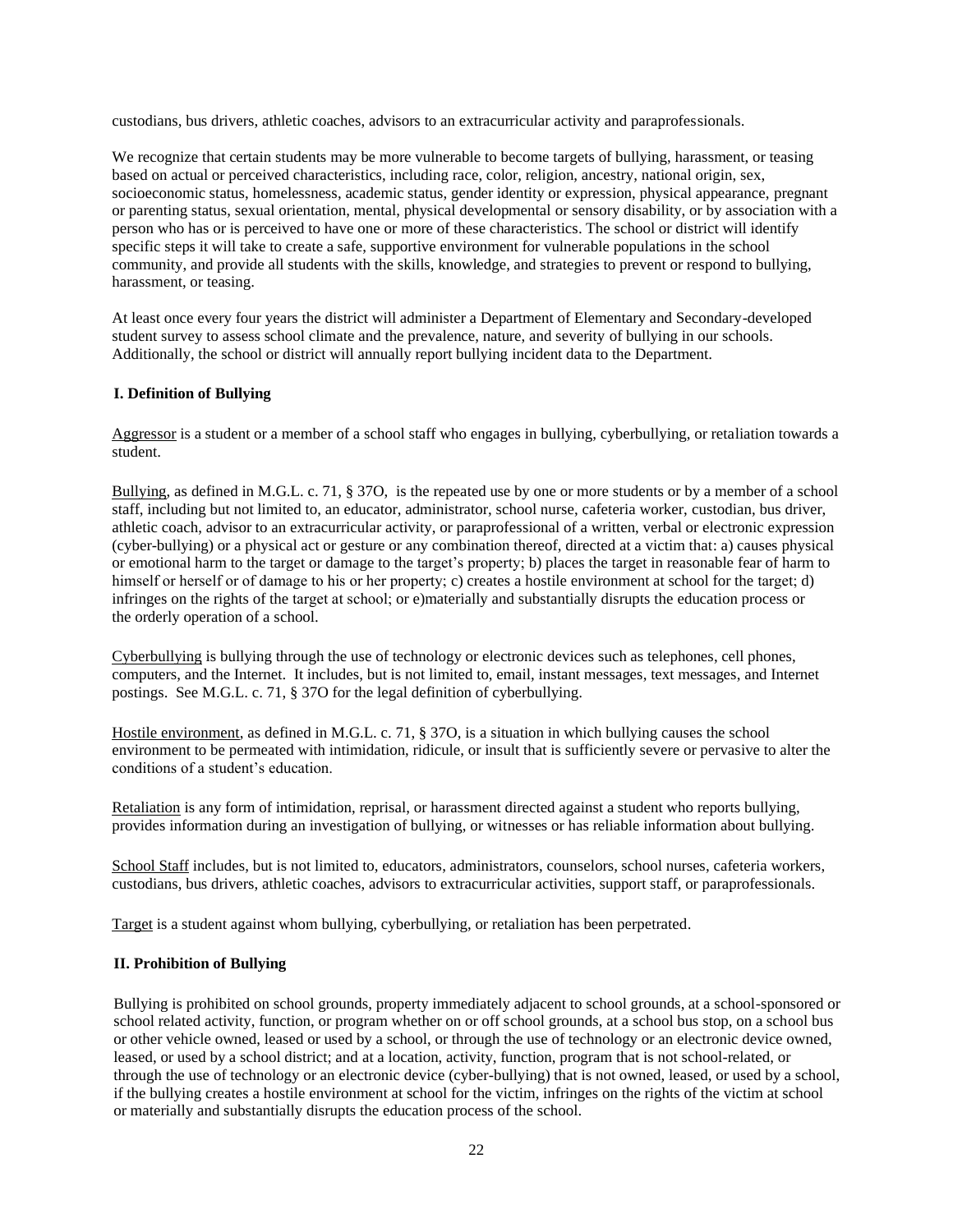As stated in M.G.L. c. 71, § 37O, nothing in this plan requires schools to staff any non-school related activities, functions, or programs.

Retaliation is any form of intimidation, reprisal, or harassment directed against a person who reports bullying, provides information during an investigation of bullying, or witnesses or has reliable information about bullying. Retaliation is prohibited. Reports of bullying or retaliation may be made anonymously; provided, however, that no disciplinary action shall be taken against a student solely on the basis of an anonymous report. A student who knowingly makes a false accusation of bullying or retaliation shall be subject to disciplinary action.

### **III. Training and Professional Development**

The Barnstable Public Schools will conduct training and professional development each school year that includes developmentally appropriate strategies for bullying prevention and intervention, research findings on bullying, and information on cyberbullying and internet safety.

School-Based: 1) Annual training for all school staff on the Plan, which includes procedures for reporting and responding to bullying and retaliation; 2) Review with staff the bullying prevention curricula, initiatives, and strategies offered at each grade level within the school; 3) As required by M.G.L. c. 71, § 37O, the content of schoolwide professional development will be informed by research and will include information on a) developmentally (or age-) appropriate strategies to prevent bullying; b) developmentally (or age-) appropriate strategies for immediate, effective interventions to stop bullying incidents; c) information regarding the complex interaction and power differential that can take place between and among an aggressor, target, and witnesses to the bullying; d) research findings on bullying, including information about specific categories of students who have been shown to be particularly at risk for bullying in the school environment; e) information on the incidence and nature of cyberbullying; and f) Internet safety issues as they relate to cyberbullying; and 4) Annual information about bullying prevention shall be provided to substitutes and volunteers.

District-Wide: 1) Annually: New staff training on bullying prevention and intervention. Training for all staff to review district practices and policy on bullying prevention and intervention; 2) Annual training of special education teachers by special education coordinators addressing ways to prevent and respond to bullying or retaliation for students with disabilities that must be considered when developing students' IEPs; and 3) Written notice to staff: The school or district will provide all staff with an annual written notice of the Plan by publishing information about it, including sections related to staff duties and bullying of students by school staff, on the district website.

### **IV. Procedures for Reporting and Responding to Bullying and Retaliation**

A. Reporting bullying or retaliation. Reports of bullying or retaliation may be made by staff, students, parents or guardians, or others, and may be oral or written. Oral reports made by or to a staff member shall be recorded in writing. A school or district staff member is required to report immediately to the principal or designee any instance of bullying or retaliation the staff member becomes aware of or witnesses. Reports made by students, parents or guardians, or other individuals who are not school or district staff members, may be made anonymously. The school or district will make a variety of reporting resources available to the school community including an Incident Reporting Form in each school for anonymous reporting.

Use of an Incident Reporting Form is not required as a condition of making a report. However, the school or district will: 1) make it available in the school's main office, the counseling office, the school nurse's office, and other locations determined by the principal or designee; and 3) post it on the school's or district's website. The Incident Reporting Form will be made available in the most prevalent language(s) of origin of students and parents or guardians.

#### 1. Reporting by Staff

A staff member will report immediately to the principal or designee when he/she witnesses or becomes aware of conduct that may be bullying or retaliation. The requirement to report to the principal or designee does not limit the authority of the staff member to respond to behavioral or disciplinary incidents consistent with school or district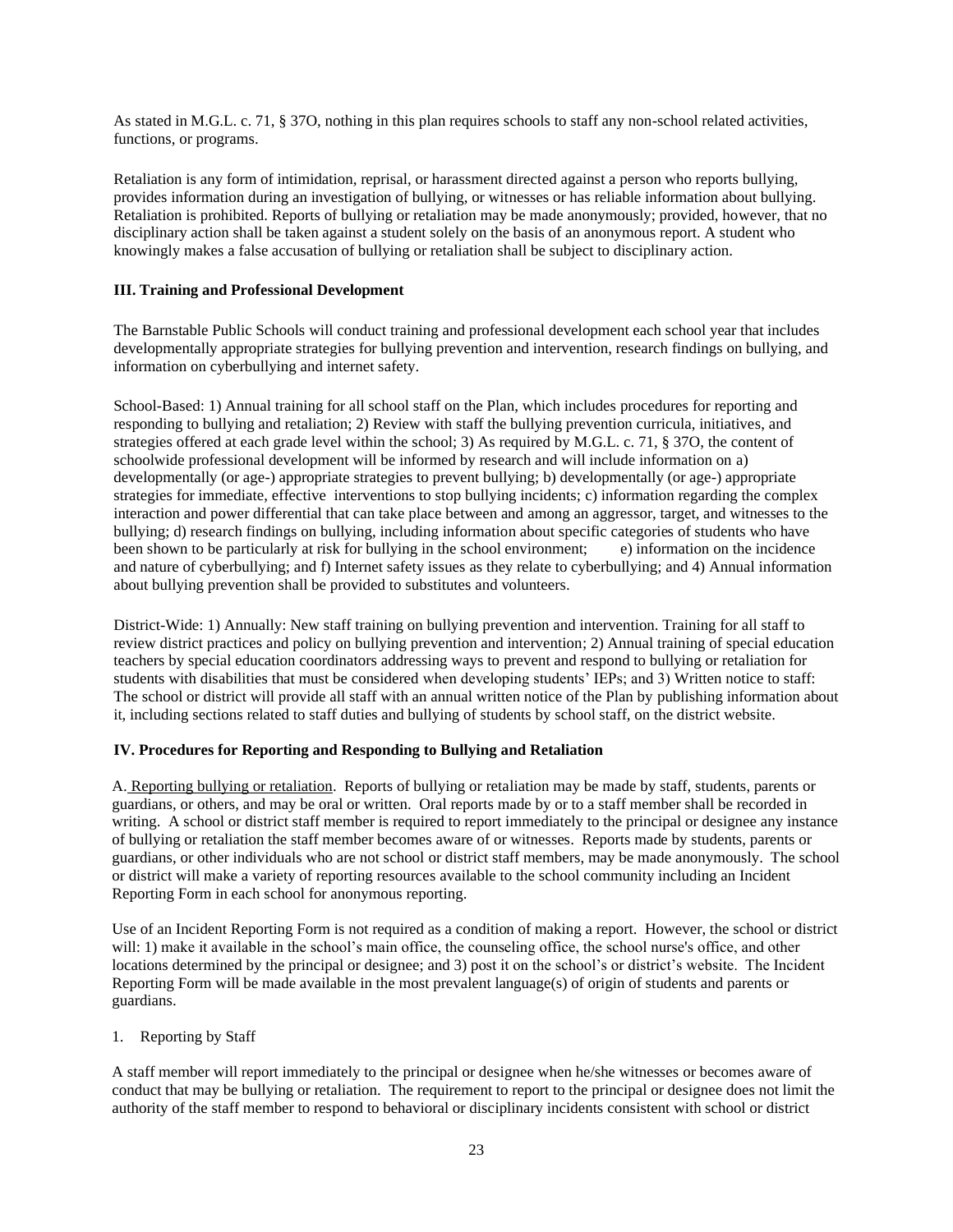policies and procedures for behavior management and discipline.

2. Reporting by Students, Parents or Guardians, and Others

The school or district expects students, parents or guardians, and others who witness or become aware of an instance of bullying or retaliation involving a student to report it to the principal or designee. Reports may be made anonymously, but no disciplinary action will be taken against an alleged aggressor solely on the basis of an anonymous report. Students, parents or guardians, and others may request assistance from a staff member to complete a written report. Students will be provided practical, safe, private and age-appropriate ways to report and discuss an incident of bullying with a staff member, or with the principal or designee. Any student who knowingly makes a false accusation of bullying shall be subject to disciplinary action.

#### B. Responding to a report of bullying or retaliation.

1. Safety

Before fully investigating the allegations of bullying or retaliation, the principal or designee will take steps to assess the need to restore a sense of safety to the alleged target and/or to protect the alleged target from possible further incidents. Responses to promote safety may include, but not be limited to, creating a personal safety plan; predetermining seating arrangements for the target and/or the aggressor in the classroom, at lunch, or on the bus; identifying a staff member who will act as a "safe person" for the target; and altering the aggressor's schedule and access to the target. The principal or designee will take additional steps to promote safety during the course of and after the investigation, as necessary.

When necessary, the principal or designee will implement appropriate strategies for protecting from bullying or retaliation a student who has reported bullying or retaliation, a student who has witnessed bullying or retaliation, a student who provides information during an investigation, or a student who has reliable information about a reported act of bullying or retaliation.

### 2. Obligations to Notify Others

a. Notice to parents or guardians**.** Upon determining that bullying or retaliation has occurred, the principal or designee will promptly notify, in writing, the parents or guardians of the target and the aggressor of this, and of the procedures for responding to it. There may be circumstances in which the principal or designee contacts parents or guardians prior to any investigation when it is determined that the complaint appears viable. Notice will be consistent with state regulations at 603 CMR 49.00.

b. Notice to Another School or District. If the reported incident involves students from more than one school district, charter school, non-public school, approved private special education day or residential school, or collaborative school, the principal or designee first informed of the incident will promptly notify by telephone the principal or designee of the other school(s) of the incident so that each school may take appropriate action. All communications will be in accordance with state and federal privacy laws and regulations, and 603 CMR 49.00.

c. Notice to Law Enforcement.At any point after receiving a report of bullying or retaliation, including after an investigation, if the principal or designee has a reasonable basis to believe that criminal charges may be pursued against the aggressor, the principal will notify the local law enforcement agency. Notice will be consistent with the requirements of 603 CMR 49.00 and locally established agreements with the local law enforcement agency. Also, if an incident occurs on school grounds and involves a former student under the age of 21 who is no longer enrolled in school, the principal or designee shall contact the local law enforcement agency if he or she has a reasonable basis to believe that criminal charges may be pursued against the aggressor.

In making this determination, the principal may, consistent with the Plan and with applicable school or district policies and procedures, consult with the school resource officer, if any, and other individuals the principal or designee deems appropriate.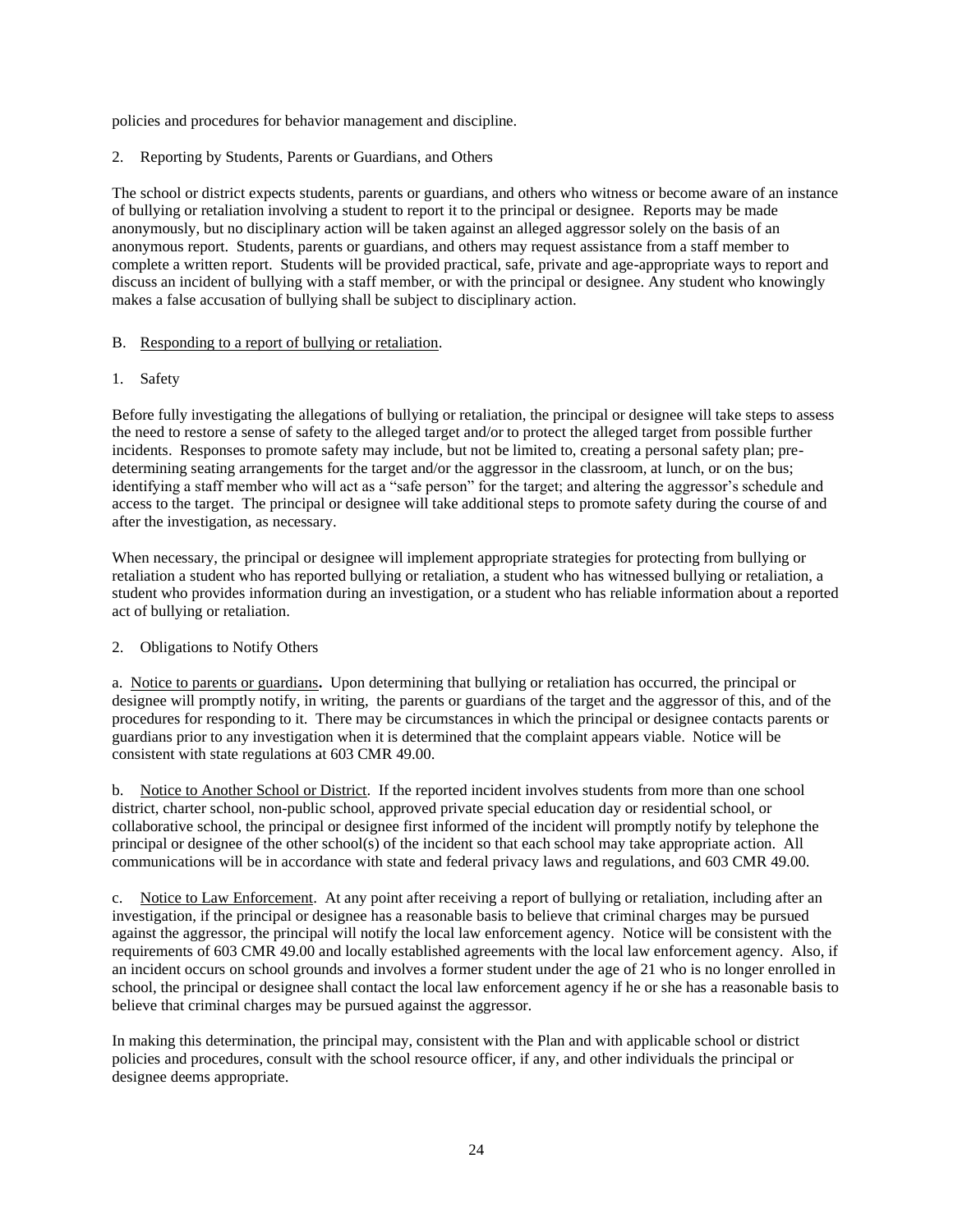### C. Investigation

The principal or designee will investigate promptly all reports of bullying or retaliation and, in doing so, will consider all available information known, including the nature of the allegation(s) and the ages of the students involved. When a reported bullying incident involves the principal or the assistant principal as the alleged aggressor, the Superintendent or designee shall be responsible for investigating the report, and other steps necessary to implement the Plan, including addressing the safety of the alleged victim.

During the investigation the principal or designee will, among other things, interview students, staff, witnesses, parents or guardians, and others as necessary. The principal or designee will remind the alleged aggressor, target, and witnesses that retaliation is strictly prohibited and will result in disciplinary action.

Interviews may be conducted by the principal or designee, other staff members as determined by the principal or designee, and in consultation with the school counselor, as appropriate. Given his/her obligation to investigate and address the matter, the principal or designee will maintain confidentiality during the investigative process. The principal or designee will maintain a written record of the investigation.

Procedures for investigating reports of bullying and retaliation will be consistent with district procedures for investigations. If necessary, the principal or designee will consult with legal counsel about the investigation.

### D. Determinations

The principal or designee will make a determination based upon all of the facts and circumstances. If, after investigation, bullying or retaliation is substantiated, the principal or designee will take steps reasonably calculated to prevent recurrence and to ensure that the target is not restricted in participating in school or in benefiting from school activities. The principal or designee will: 1) determine what remedial action is required, if any, and 2) determine what responsive actions and/or disciplinary action is necessary.

Depending upon the circumstances, the principal or designee may choose to consult with the target's or aggressor's teacher(s) and/or school counselor, and the target's or aggressor's parents or guardians, to identify any underlying social or emotional issue(s) that may have contributed to or resulted from the bullying behavior and to assess the level of need for additional support, including social skills development.

The principal or designee will promptly notify, in writing, the parents or guardians of the target and the aggressor about the results of the investigation and, if bullying or retaliation is found, what action is being taken to prevent further acts of bullying or retaliation. All notice to parents must comply with applicable state and federal privacy laws and regulations. Because of the legal requirements regarding the confidentiality of student records, the principal or designee cannot report specific information to the target's parent or guardian about the disciplinary action taken unless it involves a "stay away" order or other directive that the target must be aware of in order to report violations.

The principal or designee shall inform the parent or guardian of the target about the Department of Elementary and Secondary Education's problem resolution system and the process for accessing that system, regardless of the outcome of the bullying determination.

#### E. Responses to Bullying

1. Teaching Appropriate Behavior Through Skills-building

Upon the principal or designee determining that bullying or retaliation has occurred, the law requires that the school or district use a range of responses that balance the need for accountability with the need to teach appropriate behavior. (M.G.L. c. 71, § 37O(d)(v)).

Skill-building approaches that the principal or designee may consider include:

• Offering individualized skill-building sessions based on the school's/district's Bullying Prevention curricula;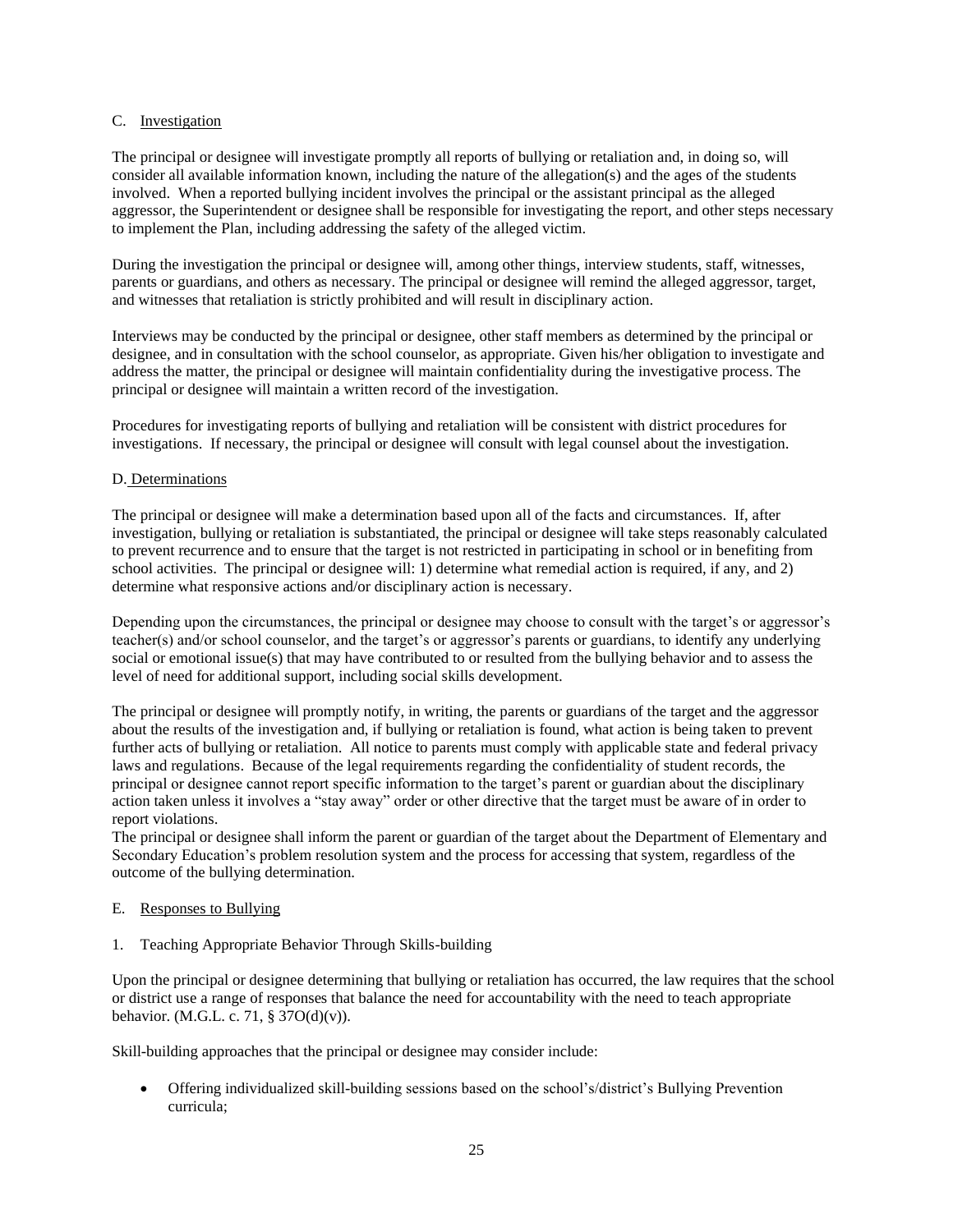- Providing relevant educational activities for individual students or groups of students, in consultation with school counselors and other appropriate school personnel;
- Implementing a range of academic and nonacademic positive behavioral supports to help students understand pro-social ways to achieve their goals;
- Meeting with parents and guardians to engage parental support and to reinforce the Bullying Prevention curricula and social skills building activities at home;
- Adopting behavioral plans to include a focus on developing specific social skills.
- 2. Taking Disciplinary Action

If the principal or designee decides that disciplinary action is appropriate, the disciplinary action will be determined on the basis of facts found by the principal or designee, including the nature of the conduct, the age of the student(s) involved, and the need to balance accountability with the teaching of appropriate behavior. Discipline will be consistent with the Plan and with the school's or district's code of conduct. Discipline for bullying may range from a parent conference to expulsion (see appendix A for the District Scope of Consequences chart.)

Discipline procedures for students with disabilities are governed by the federal Individuals with Disabilities Education Improvement Act (IDEA), which should be read in cooperation with state laws regarding student discipline.

If the principal or designee determines that a student knowingly made a false allegation of bullying or retaliation, that student may be subject to disciplinary action.

3. Promoting Safety for the Target and Others

The principal or designee will consider what adjustments, if any, are needed in the school environment to enhance the target's sense of safety and that of others as well. One strategy that the principal or designee may use is to increase adult supervision at transition times and in locations where bullying is known to have occurred or is likely to occur.

Within a reasonable period of time following the determination and the implementation of intervention strategies and/or disciplinary action, the principal or designee will contact the target to determine whether there has been a recurrence of the prohibited conduct and whether additional supportive measures are needed. If so, the principal or designee will work with appropriate school staff to implement them immediately.

4. Other

- Consider a referral of either the target and/or aggressor for an evaluation under Section 504 or Special Education
- Consider conducting a Danger Assessment of the Aggressor

### **V. Access to Resources and Services**

#### A. Counseling Resources

School Counseling services are available for the target, the aggressor, and bystanders. When deemed appropriate, students and their families may be referred to community based agencies. The district ELL Parent Liaisons are available to assist principals and/or counselors in communicating and collaborating effectively with our culturally and linguistically diverse population.

#### B. Students with disabilities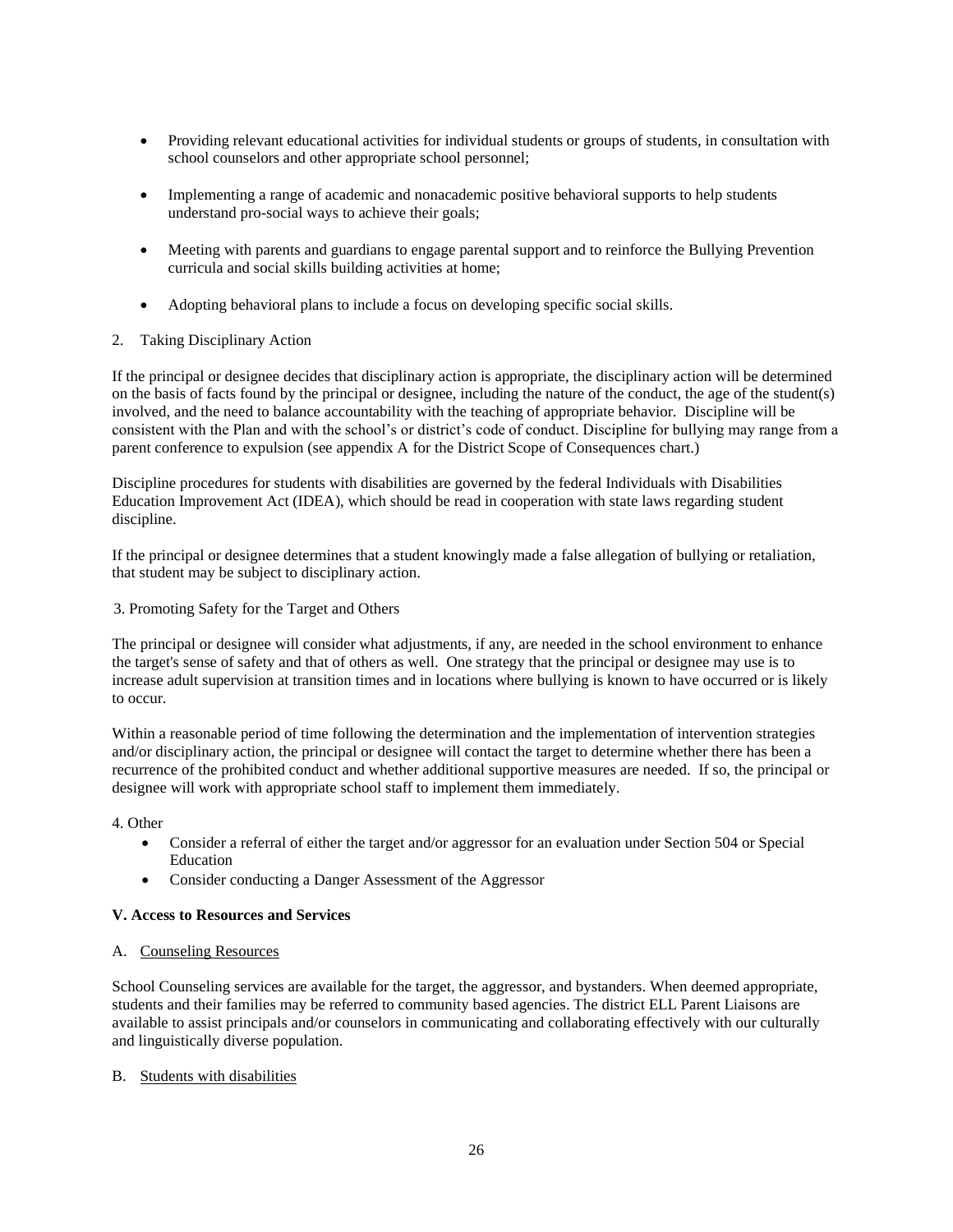When the IEP Team determines the student has a disability that affects social skills development or the student is vulnerable to bullying, harassment, or teasing because of his/her disability, the Team will consider if and/or what should be included in the IEP to develop skills and proficiencies to avoid and respond to bullying, harassment, or teasing.

### **VI. Bullying Prevention Approaches**

A. Specific bullying prevention approaches. Bullying prevention curricula will be informed by current research which, among other things, emphasizes the following approaches: using scripts and role plays to develop skills; empowering students to take action by knowing what to do when they witness other students engaged in acts of bullying or retaliation, including seeking adult assistance, speaking up, and not joining in the laughter, teasing, gossip, or rumors; helping students understand the dynamics of bullying and cyberbullying, including the underlying power imbalance; emphasizing cyber safety, including safe and appropriate use of electronic communication technologies; enhancing students' skills for engaging in healthy relationships and respectful communications; and, engaging students in a safe, supportive school environment that is respectful of diversity and difference.

Initiatives will also teach students about the student-related sections of the Bullying Prevention and Intervention Plan. School Principals will determine how and when their school will review the Plan with students.

B. General teaching approaches that support bullying prevention efforts. The following approaches are integral to establishing a safe and supportive school environment. These underscore the importance of our bullying intervention and prevention initiatives: setting clear expectations for students and establishing school and classroom routines; creating safe school and classroom environments for all students, including for students with disabilities, lesbian, gay, bisexual, transgender students, students with cultural and linguistic differences, and homeless students; using appropriate and positive responses and reinforcement, even when students require discipline; using positive behavioral supports; encouraging adults to develop positive relationships with students; modeling, teaching, and rewarding pro-social, healthy, and respectful behaviors; using positive approaches to behavioral health, including collaborative problem-solving, conflict resolution training, teamwork, and positive behavioral supports that aid in social and emotional development; using the Internet safely; supporting students' interest and participation in non-academic and extracurricular activities, particularly in their areas of strength; and telling the aggressor "I don't like what I saw you do", I don't like what I heard you say". Do not dismiss what you saw or heard.

School Principals will determine how and when they will review these teaching approaches with staff.

# **VII. Collaboration with Families**

Each year the school principals will inform parents or guardians about: the bullying prevention curricula used at each grade level; how parents and guardians can reinforce the curriculum at home and support the school plan; the dynamics of bullying; and online safety and cyberbullying.

School principals may seek district support from the Direct of Student Services and/or the Director of Technology.

In addition, the student-related sections of the district's Bullying Prevention and Intervention Plan, and Internet Safety Policy, will be in each school handbook, which is provided to parents and guardians at the beginning of each school year.

### **VIII. Relationship to Other Laws**

Consistent with state and federal laws, and the policies of the school or district, no person shall be discriminated against in admission to a public school of any town or in obtaining the advantages, privilege and courses of study of such public school on account of race, color, sex, religion, national origin, or sexual orientation. Nothing in the Plan prevents the school or district from taking action to remediate discrimination or harassment based on a person's membership in a legally protected category under local, state, or federal law, or school or district policies.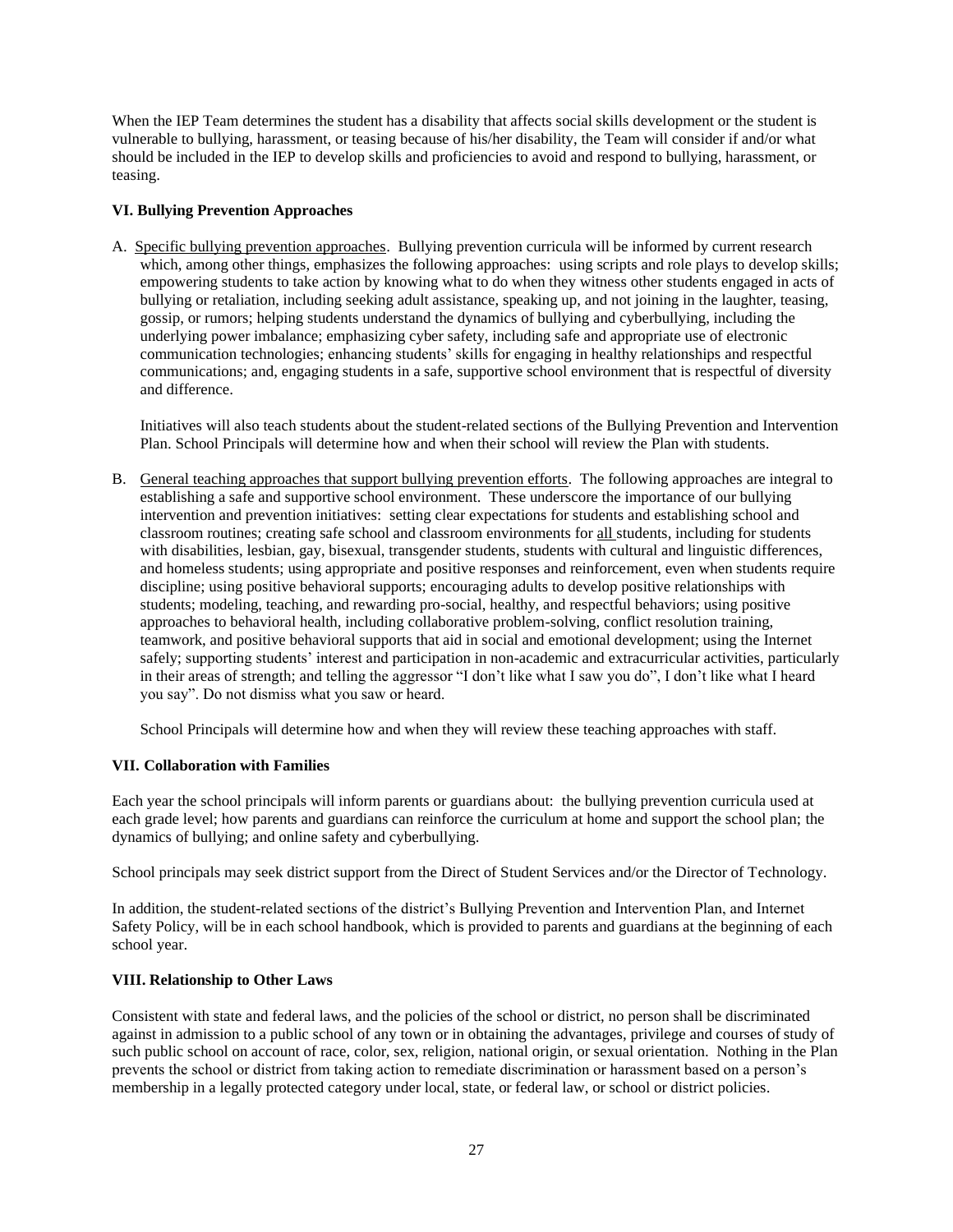In addition, nothing in the Plan is designed or intended to limit the authority of the school or district to take disciplinary action or other action under M.G.L. c. 71, §§ 37H or 37H½, M.G.L. c. 71, §§41 and 42, M.G.L. c 76 § 5, other applicable laws, or local school or district policies in response to violent, harmful, or disruptive behavior, regardless of whether the Plan covers the behavior.

### **IX. Problem Resolution**

Any parent wishing to file a claim/concern or seeking assistance outside of the district may do so with the Department of Elementary and Secondary Education Program Resolution System (PRS). That information can be found at: [http://www.doe.mass.edu/pqa,](http://www.doe.mass.edu/pqa) emails can be sent t[o compliance@doe.mass.edu](mailto:compliance@doe.mass.edu) or individuals can call 781-338-3700. Hard copies of this information are also available at the Superintendent's office.

# **Student Suspensions and Expulsions**

#### **Short-Term Suspension**:

Short-term Suspension means the removal of a student from the school premises and regular classroom activities for ten consecutive school days or less. A principal may, in his or her discretion, allow a student to serve a short-term suspension in school. Removal solely from participation in extracurricular activities or school-sponsored events, or both, shall not count as removal in calculating school days

### **Procedures for Short-term Suspension:**

1. Whenever an incident(s) occurs that may lead to a suspension, the Principal or his/her designee shall provide the student and the parent oral and written notice of charges against the student; an opportunity for the student to present his/her version of the relevant facts and, if the student denies the charges, an explanation of the evidence; and an opportunity for the parent to participate.

2. Once a determination has been made to suspend a student, the student's parent/guardian should be notified in person or by phone as soon as practicable. A letter confirming the suspension will be sent to the parent within 24 hours of the decision.

3. If the suspension was imposed by the principal's designee, the student may appeal the suspension in writing to the principal (elementary schools) or the assistant principal (secondary schools). The appeal must be made within one school day of the student's receipt of notice of the suspension. A stay will not be provided during the appeal process for a 37H incident.

4. If the assistant principal turns down the student's appeal, s/he may then appeal to the principal. This second appeal must occur within one school day of the first appeal.

5. There is no appeal for an assignment of demerits.

### **Long-term Suspension/Expulsion**

1. The student is excluded from the Barnstable Public Schools. When expelled from school, the student may not attend school or to take part in or attend any school functions.

2. Following an expulsion, a student may not be readmitted to any school within the Barnstable Public School System, without the express consent of the superintendent. If a student moves to another district following an expulsion, the new district of residence shall either admit the student to its school or provide educational services to the student in an educational service plan.

3. Expulsion of students for possession of a dangerous weapon, controlled substance or a student who assaults school personnel is under the authority of the principal. The principal may also expel a student who has been convicted, adjudicated, or admitted guilt with respect to a felony charge. See the sections in this handbook entitled "M.G.L. Chapter 71, Section 37H" and "M.G.L. Chapter 71, Section 37H½."

4. Expulsion for any other reason than those stated in M.G.L. Chapter 71, Sections 37H and 37H½, is under the authority of the Barnstable School Committee. After careful examination of all factors involved, if the superintendent determines there are grounds for expulsion, s/he will arrange to convene the School Committee for a hearing under M.G.L. Chapter 76, Section 16.

#### **Procedure for Long-term Suspension or Expulsion:**

1. Prior to long-term suspension or expulsion, the student will be provided with the following (except as otherwise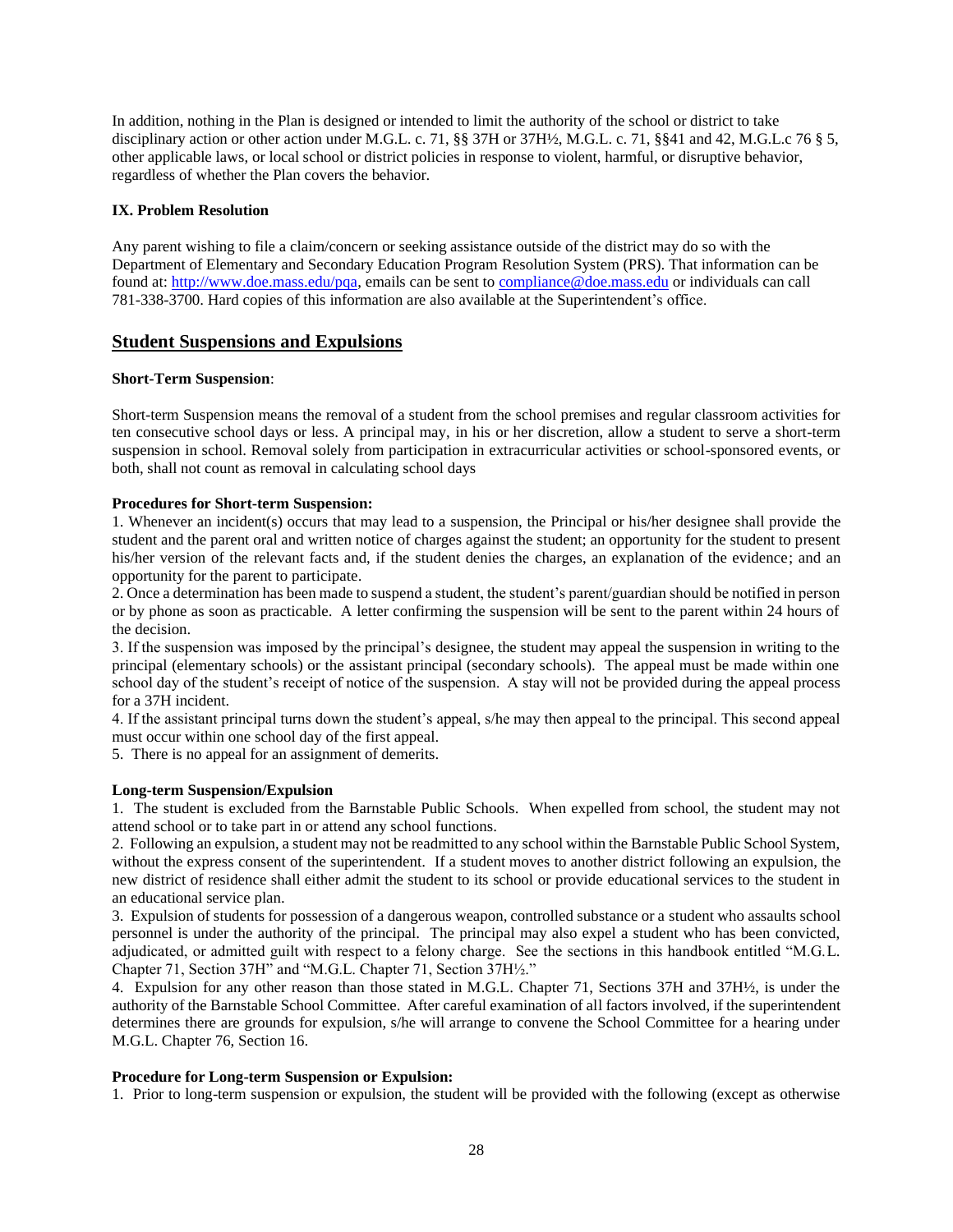provided in M.G.L. Chapter 71, Section 37H ½):

a. written notice of charges (in primary language of student)

- b. right to be represented by a lawyer or advocate (at student's expense)
- c. adequate time to prepare for the hearing

d. right to present witnesses and to question witnesses presented by the school department.

e. a reasonably prompt written decision, including specific grounds for the decision.

f. The school department will record (by tape or other appropriate means) the hearing and a copy of such will be made available to the student upon request. Notices and proceedings will be translated into the student's/parent's primary language if necessary for their understanding of the proceedings.

2. Students may appeal expulsions imposed by the principal to the superintendent within 10 days of the receipt of the written decision of the principal to expel. The appeal does not stay the expulsion. In addition, students may appeal a long-term suspension decision to the superintendent within 10 days of the receipt of the written decision of the principal to long term suspend.

# **Overview of State Statutes Related to Student Suspension and Expulsion**

### **M.G.L. Chapter 71, Section 37H**

1. Any student who is found on school premises or at school sponsored or school-related events, including athletic games, in possession of a dangerous weapon, including, but not limited to, a gun or a knife; or a controlled substance as defined in Chapter 94 C, including, but not limited to, marijuana, cocaine, and heroin, may be subject to expulsion from school or school district by the principal.

2. Any student who assaults a principal, assistant principal, teacher, teacher's aide or other educational staff on school premises or at school sponsored or school-related events, including athletic games, may be subject to expulsion from the school or school district by the principal. Students should note that the definition of "assault" includes not only harmful or offensive contact, but also threatening such contact.

3. Any student who is charged with a violation of either paragraph (1) or (2) shall be notified in writing of an opportunity for a hearing; provided, however, that the student may have representation along with the opportunity to present evidence and witnesses at said hearing before the principal.

4. After the hearing, a principal may, in his/her discretion, decide to suspend rather than expel a student who has been determined by the principal to have violated either paragraph (1) or (2).

5. Any student who has been expelled from a school district pursuant to these provisions shall have the right to appeal to the superintendent. The expelled student shall have ten days from the date of the expulsion in which to notify the superintendent of his appeal. The student has the right to counsel at a hearing before the superintendent. The subject matter of the appeal shall not be limited solely to a factual determination of whether the student has violated any provisions of this section. When a student is expelled under the provisions of this section and applies for admission to another school, the superintendent of the sending school shall notify the superintendent of the receiving school of the reasons for the pupil's expulsion. When a student is expelled under the provisions of this section, no school or school district within the Commonwealth shall be required to admit such student or to provide educational services to such student.

### **M.G.L. Chapter 71, Section 37H½**

This law provides that the principal may suspend a student who has been charged with a felony or now is the subject of a felony delinquency complaint or may expel a student who has been convicted, adjudicated, or admitted guilt with respect to a felony or felony delinquency, if the principal determines that the student's continued presence in school would have a substantial detrimental effect on the general welfare of the school. If, prior to disciplinary action, a district has knowledge that the student may be a student with a disability, then the district makes all protections available to the student until and unless the student is subsequently determined not to be eligible.

### **M.G.L. Chapter 71, Section 37H¾**

This law provides that the principal may suspend a student for disciplinary offenses other than offenses covered by M.G.L. Chapter 71, Sections 37H and 37H½.

### Short-Term Suspensions (10 days or fewer in a school year)

The Statute requires that prior to the student's removal from school, the principal or designee must provide to both student and parent oral and written notice of the charges and an opportunity for an informal hearing (except in cases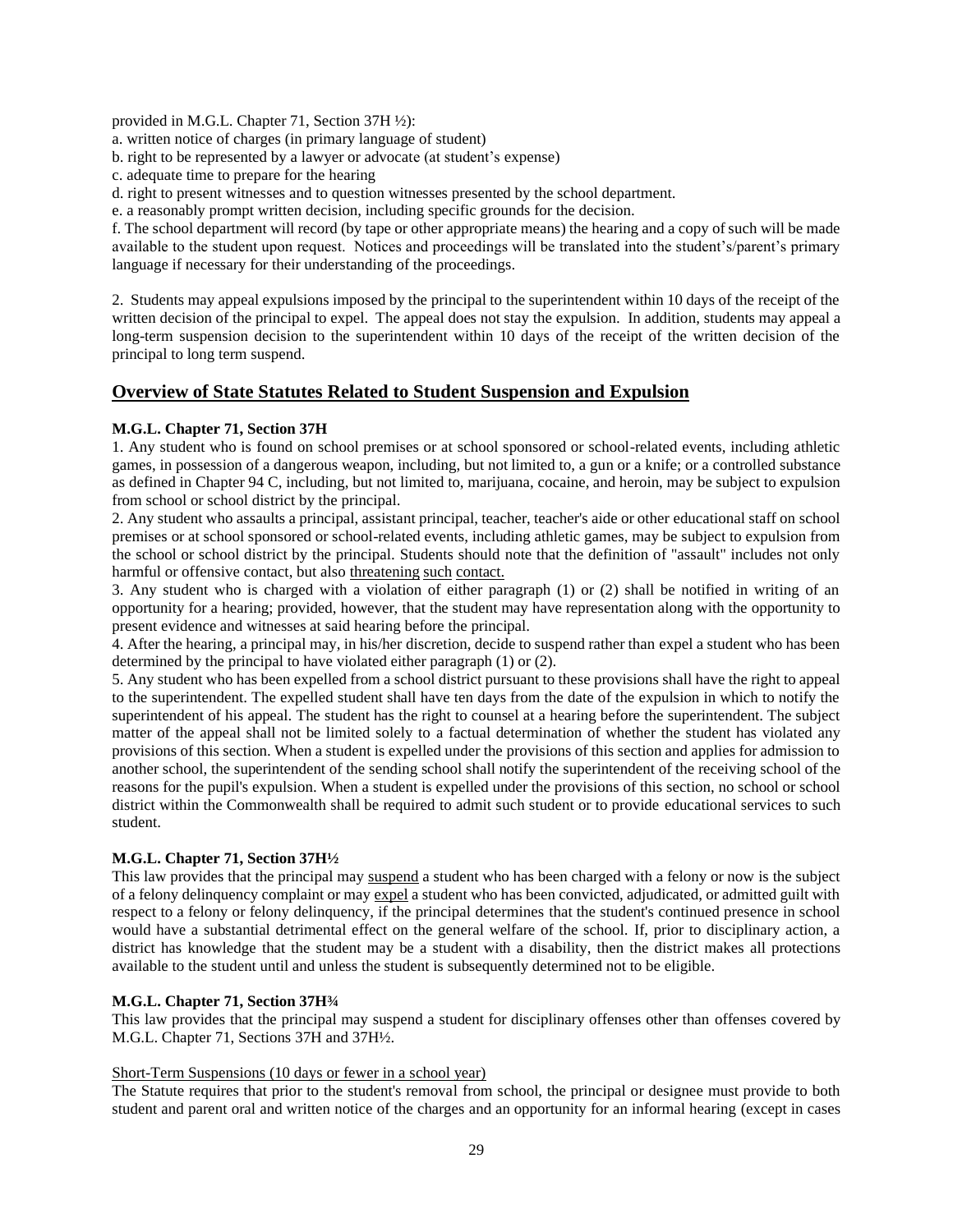of emergency or in-house suspension).

### Long-Term Suspension

This law requires public schools to provide educational services for all students who are excluded from school for any offense for more than ten consecutive days. The provisions for suspending and expelling students under M.G.L. c. 71, sec. 37H or 37H½ for conduct involving possession of controlled substance, possession of a dangerous weapon, assault of educational staff or felony charges/ convictions otherwise remain in place (see above), so long as services are provided. However, for all other conduct, the law requires the principal or designee to avoid imposing a longterm suspension (i.e., more than ten days, consecutively or cumulative in a school year, whether in-school or out-ofschool) until other consequences have been considered and tried as appropriate; provides for appeal of such long-term suspensions to the Superintendent; and imposes a maximum length of ninety days for such suspensions.

The law allows for an exception to the advance parental notice and hearing for a short-term Emergency Removal if the student's continued presence was deemed to pose a danger to persons or property

The principal must create a "school-wide education service plan" for all students who are suspended or expelled for more than 10 consecutive school days, whether in or out of school, so that students have an opportunity to make academic progress. Students who are suspended from school for 10 or fewer consecutive school days, whether in or out of school, must be provided an opportunity to make academic progress during the period of suspension, to make up assignments, and earn credit missed.

# **Disciplining Students with Disabilities**

The Individuals with Disabilities Education Act of 2004 and Section 504 of the Rehabilitation Act of 1973 and related regulations provide eligible students with certain procedural rights and protections in the context of student discipline. If, prior to disciplinary action, a district has knowledge that the student may be a student with a disability, then the district makes all protections available to the student until and unless the student is subsequently determined not to be eligible. A brief overview of the procedural rights and protections is provided below.

In general, if an eligible student has violated the school's disciplinary code, the school may suspend or remove the student from his or her current educational placement for no more than 10 consecutive school days in any school year. If an eligible student possesses, uses, sells or solicits illegal drugs on school grounds or at a school-sponsored event; carries a weapon to school or a school function; or inflicts serious bodily injury upon another person at school or a school-sponsored event, the school district may place the student in an interim alternative educational setting for up to 45 school days.

Any time the school wishes to remove an eligible student from his or her current educational placement for more than 10 consecutive school days in any school year, or if a student is removed for disciplinary reasons for more than a total of 10 days in any school year when a pattern of removal is occurring, this is a "change of placement." A change of placement invokes certain procedural protections under federal law. These include the following:

(a) Prior to any removal that constitutes a change in placement, the school district must convene a Team meeting to develop a plan for conducting a functional behavioral assessment that will be used as the basis for developing specific strategies to address the student's problematic behavior. If a behavioral intervention plan has been previously developed, the Team will review it to make sure it is being implemented appropriately, and will modify it if necessary. (b) Prior to any disciplinary removal that constitutes a change in placement the school district must inform the parent that the law requires that the school district consider whether or not the behavior that forms the basis for your child's disciplinary removal is related to his or her disability. This is called a "manifestation determination." The parent has the right to participate as a member of the group of people making this determination.

The law provides that the school district and the parent, along with relevant Team members, must consider all evaluation information, observational information, the student's IEP or 504 and placement; and must determine whether the student's behavior that prompted disciplinary removal was a manifestation of his or her disability. The behavior is considered a manifestation of the student's disability if the conduct in question was caused by, or had a direct and substantial relationship to the student's disability, or was a direct result of the school district's failure to implement the student's IEP or 504.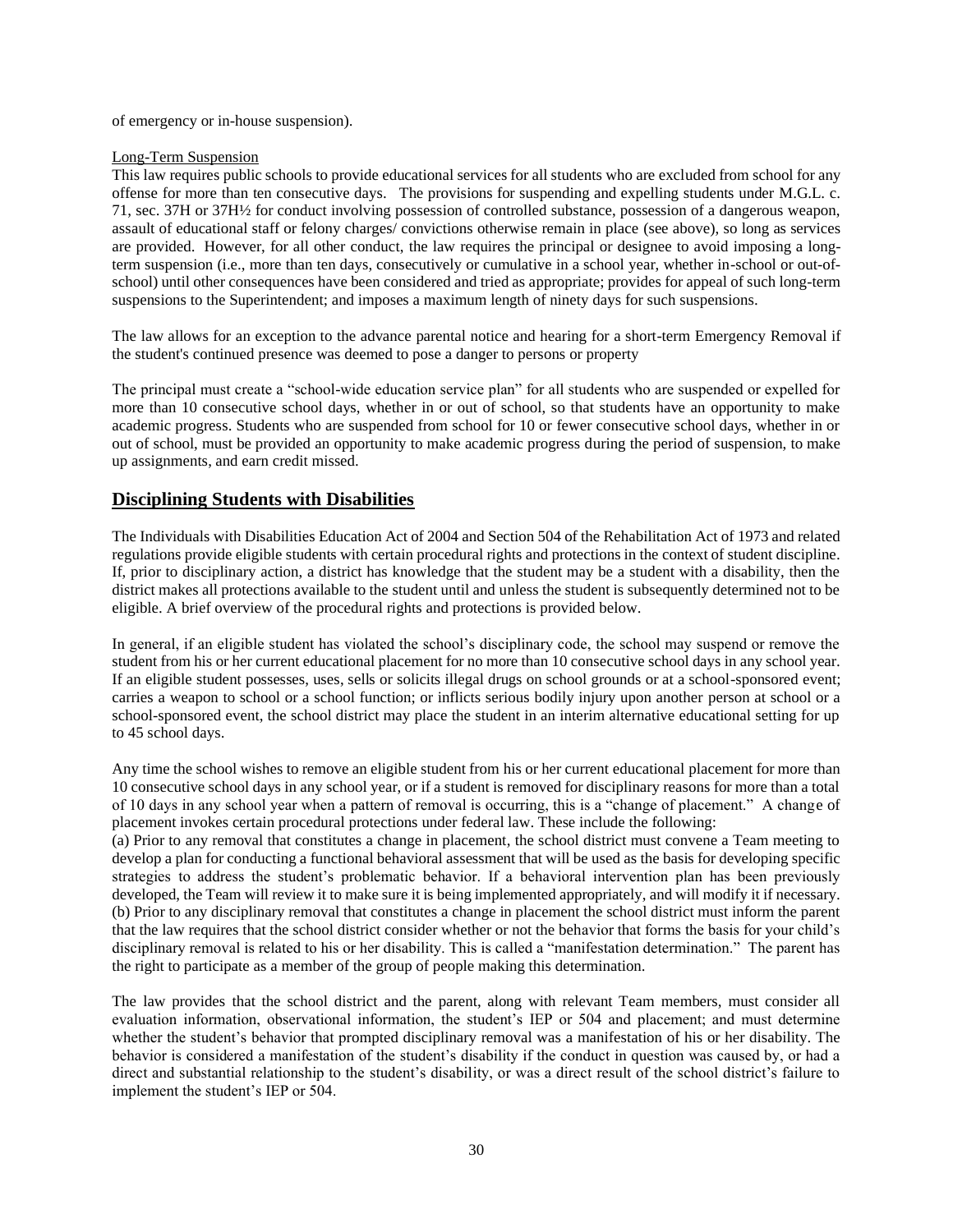If the manifestation determination decision is that the disciplinary behavior was related to the student's disability, the student may not be removed from the current educational placement (except in the case of weapon or drug possession or use, or serious bodily injury to another) until the IEP or 504 Team develops a new IEP or 504 and decides upon a new placement and the parent consents to that new IEP or 504 and placement, or a Hearing Officer orders a removal from the current educational placement to another placement.

If the manifestation determination is that the behavior was not related to the student's disability, then the school may suspend or otherwise discipline the student according to the school's code of student conduct, except that for any period of removal exceeding 10 days the school district must provide the student with educational services that allow your child to continue to make educational progress. The school district must determine the educational services necessary and the manner and location for providing those services.

If a parent disagrees with the Team's decision on the "manifestation determination" or with the decision relating to placement of a student in an interim alternative education setting or any other disciplinary action, the parent has the right to appeal the Team's decision by requesting an expedited due process hearing from the Bureau of Special Education Appeals.

Additional information regarding the procedural safeguards for students with IEPs can be obtained from the Director of Special Education (508-862-4953 ext. 1740), and for students with 504 plans from the Executive Director of Social-Emotional Learning and Student Services (508-862-4953 ext 1734).

### **Procedural requirements applied to students not yet determined to be eligible for special education**

1. If, prior to the disciplinary action, a district had knowledge that the student may be a student with disability, then the district makes all protections available to the student until and unless the student is subsequently determined not to be eligible. The district may be considered to have prior knowledge if:

- a. The parent had expressed concern in writing; or
- b. The parent had requested an evaluation; or
- c. District staff had expressed directly to the special education director or other supervisory personnel specific concerns about a pattern of behavior demonstrated by the student.

The district may not be considered to have had prior knowledge if the parent has not consented to evaluation of the student or has refused special education services, or if an evaluation of the student has resulted in a determination of ineligibility.

2. If the district had no reason to consider the student disabled, and the parent requests an evaluation subsequent to the disciplinary action, the district must have procedures consistent with federal requirements to conduct an expedited evaluation to determine eligibility.

3. If the student is found eligible, then he/she receives all procedural protections subsequent to the finding of eligibility.

# **Schools Act**

In accordance with this federal law, any student who is determined to have brought a firearm to school or to a school related event will be excluded from the Barnstable Public Schools for a period of not less than one year, except as determined by the Superintendent on a case-by-case basis. A firearm includes not only guns, but also an explosive device. Any firearm on school property will be immediately reported to the police.

# **Administration of Medication**

The Barnstable Public Schools is registered with the Department of Public Health to administer prescription medications during school hours under MGL: 105CMR 210.100.

The purpose of the regulation is to provide a safe, consistent and reasonable approach to the taking of medication by children during school hours. However, when possible, students should receive medications at home.

Our school district requires that the following forms (provided by school health services) must be on file in your child's health record prior to any medication administration:

1. Signed consent by the parent or guardian to give the medication.

2. Signed physician order.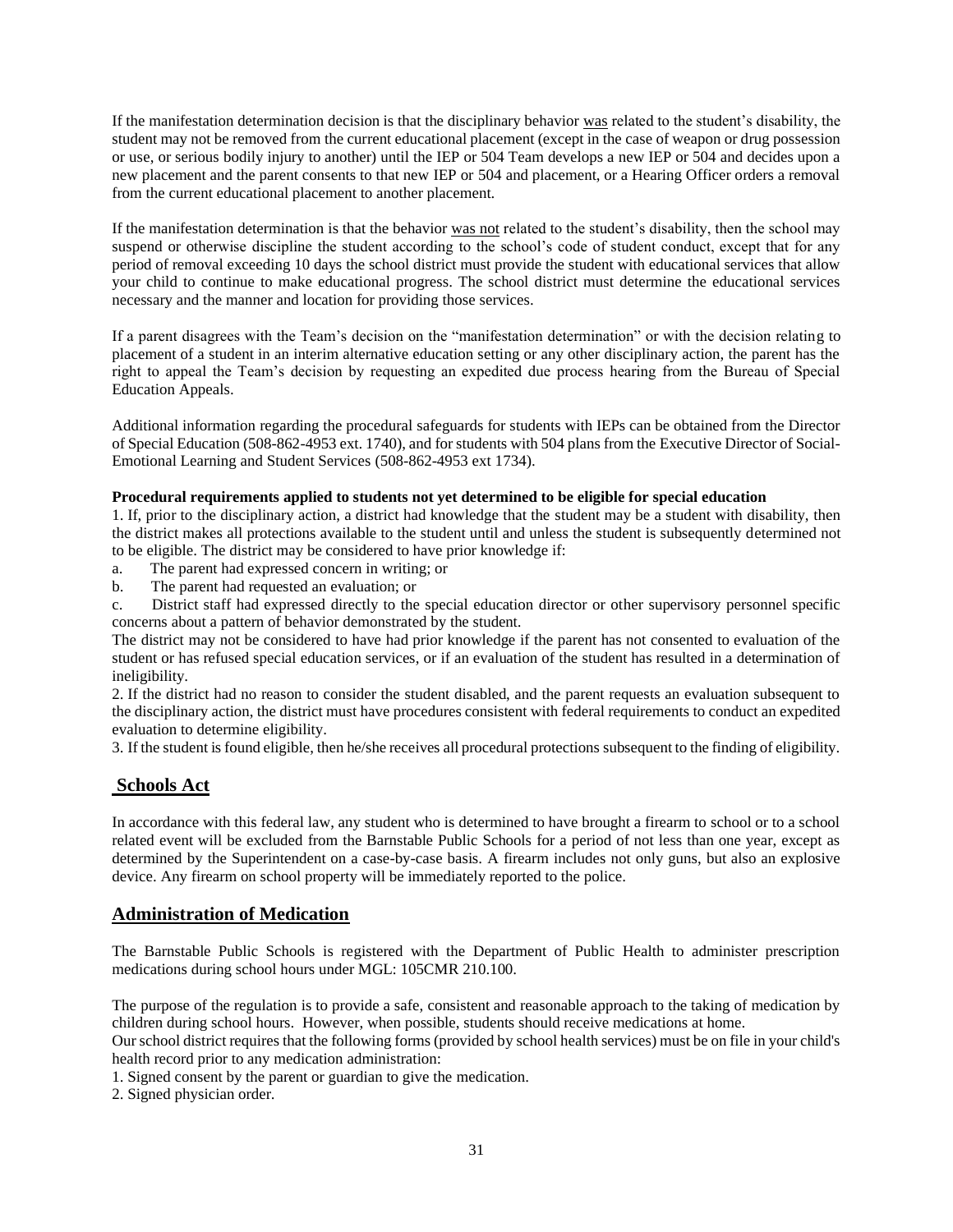3. Signed administration plan.

### **Procedures Regarding Medications:**

1. Medications should be delivered by the parent or guardian to the school.

2. You may designate another responsible adult to deliver the medication provided you notify the nurse in advance of the arrangement and the quantity of medication being delivered.

3. The pharmacy or manufacturer label must be attached to the container or inhaler. Please ask your pharmacy to provide separate bottles for school and home.

4. No more than a 4-week/20 day supply of the medicine should be delivered to the school.

5. All students taking medication will be monitored for response if deemed appropriate by the nurse.

6. Over the counter medications (such as Tylenol, Advil), may be administered to students with an initialed consent by the parent/ guardian in the online Registration Gateway and/or Annual Update. If more than 10 doses are administered during visits during the school year, at the nurse's discretion, parents/guardians will be contacted for physician documentation as needed.

7. When your child needs a medication to be given during the school day, please act quickly to follow these procedures so we may begin to give the medication as soon as possible.

#### **School Responsibility**

1. If the nurse or principal questions the advisability of dispensing a medication in school, the school physician is to be consulted.

2. All medication shall be stored in the Health Office with the exception of inhalers and Epipens, and those medications with specific physician orders.

3. All medication will be taken in the presence of and under the supervision of the nurse or nurse's designee unless the student has school nurse and parent consent to self-administer.

4. School nurses will maintain a record in the individual student health file for all medicines dispensed.

# **Yearly Health Screenings**

The Barnstable Public Schools conduct the following health screenings as mandated by Massachusetts General Law and the Department of Public Health (DPH). At the beginning of the school year parents/ guardians can request in writing that their child not participate.

Vision will be screened in grades K-5, 7, and 10. Hearing will be screened in grades K- 3, 7, and 10. Height and Weight will be measured in grades 1, 4, 7, and grade 10. Postural screening will be conducted in grades 5-9.

Documentation of a recent physical exam is required when registering to enter the Barnstable Public Schools and in grades K, 3, 7, and 10. A yearly physical exam is also required for students participating in interscholastic sports.

Documentation of up to date immunizations is required when registering to enter the Barnstable Public Schools and throughout their school years. Exceptions: A signed parent/guardian statement that immunizations conflict with religious beliefs, or a physician statement that immunizations are waived for medical reasons. In addition, if a homeless child lacks immunizations or medical records, the student may attend school while the records are obtained.

Parents will be notified by the health office if their child fails a vision, hearing, or postural screening. If you have any questions about this information, please do not hesitate to contact the school's health office. Also, to learn more information about health and wellness for your child, visit the district's health website.

# **Schools Wellness Guidelines**

The Barnstable Public School district is committed to providing school environments that promote and protect children's health, well-being, and ability to learn by supporting healthy eating and physical activity. School districts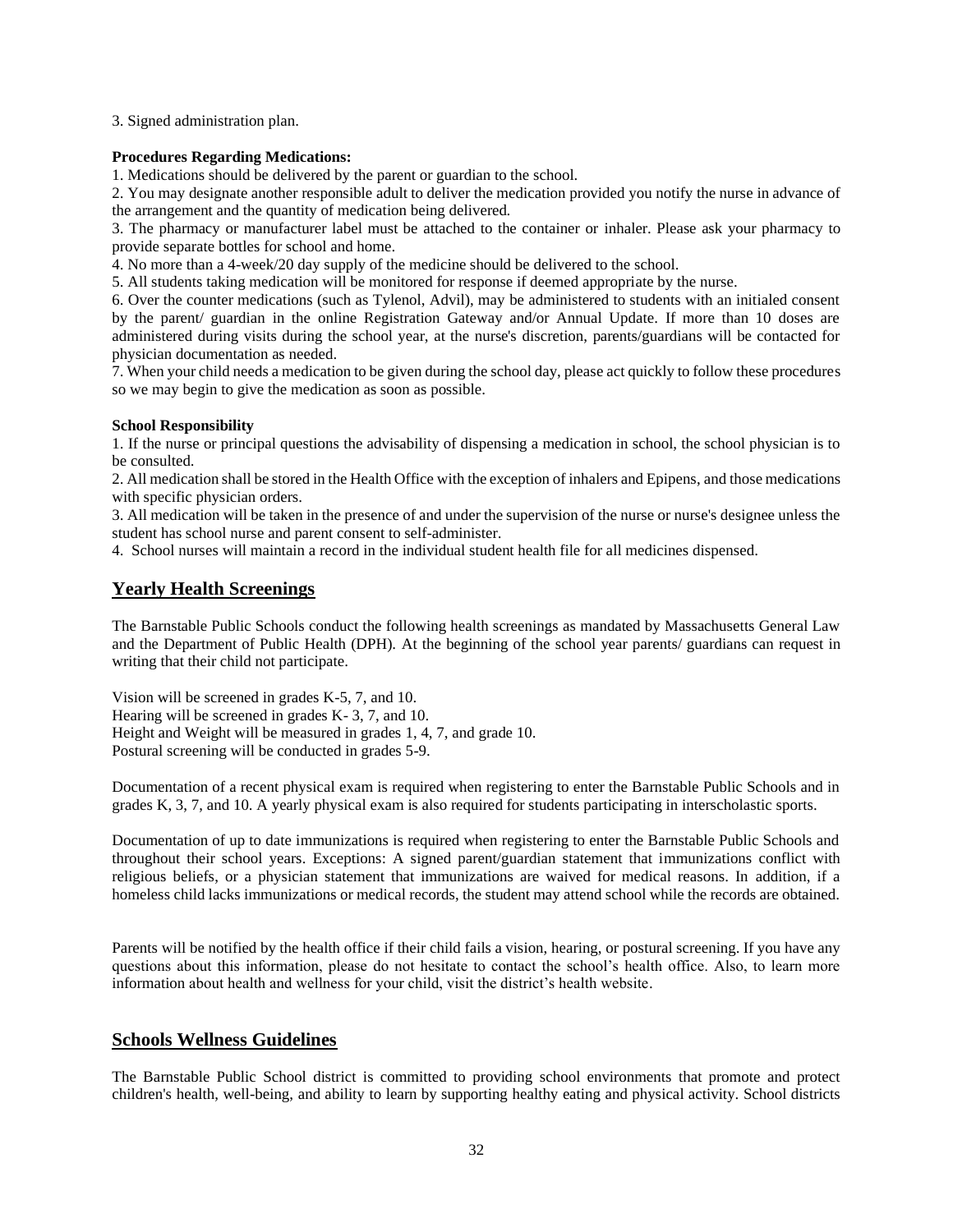are required by public health law 108.25, Section 204, to have a wellness policy, as childhood obesity has reached epidemic levels in the United States. Our goal is to create an environment that promotes healthy lifelong eating and exercise habits, and therefore the following guidelines have been established.

Nutrition Standards for Foods SOLD in School (signed into law 2010) include:

- Be a "whole grain-rich" grain product; or
- Have as the 1<sup>st</sup> ingredient a fruit, a vegetable, a dairy product, or a protein food: or
- Be a combination of food that contains at least ¼ cup of fruit and/or vegetable; or
- Contain 10% of the daily value of one of the nutrients of public health concern in the 2010 Dietary Guidelines for Americans (calcium, potassium, vitamin D, or dietary fiber)

*Foods sold must also meet several nutrient requirements:*

- Calorie limits:
	- o Snack items:  $\leq 200$  calories; Entrée items:  $\leq 350$  calories
- Sodium limits
	- o Snack items:  $\leq$  230 mg; Entrée times  $\leq$  480 mg
- Fat limits
	- o Total fat: < 35% of calories; Saturated fat: <10% of calories; Trans-fat: 0 grams
- Sugar limit:
	- $\circ$   $\leq$  35% of weight from total sugars in foods

Beverage Guidelines: Water without added caloric or artificial sweeteners or color; fruit and vegetable juices and fruit based drinks that contain 100% juice and no additional sugar; unflavored or flavored low fat (1%) or fat-free milk. Portion sizes: elementary schools may sell up to 8 ounce portions, while MS and HS may sell up to 12 ounce portions of milk and juice.

Resource: *USDA's Smart Snacks in Schools*

#### **Snacks**

Snacks served by the schools during the school day or in after-school care or enrichment programs will follow the nutritional standards, and make a positive contribution to children's diets and health, with an emphasis on serving fruits and vegetables as the primary snacks and water as the primary beverage. The district will make available a list of healthful snack items to teachers, after-school program personnel, and parents on health services websites, newsletters, or handouts.

*We ask that everyone consider moderation as well as a thoughtful approach focused on wellness for all rewards, celebrations, fundraising activities, and events.*

#### **Rewards**

If schools provide food or beverage rewards for academic performance or good behavior they shall utilize the USDA's Smart Snacks in Schools (see above), or the districts food service provider catering menu through the teacher during the school day. Schools are encouraged to use other options besides foods for rewards. Food or beverages will not be held as a punishment.

### **Celebrations**

Given our role to promote student health, Principals and staff will promote alternative non-food celebrations. Schools should limit celebrations that involve food during the school day to no more than one party per class per month. No outside food that is prepared at home for sharing will be allowed during the school day. Only products that are labeled, pre-packaged or purchased from a licensed vendor will be allowed. Principals can refer to the internal document: "*Guidelines for Optional Foods for Sharing & Celebrations*" if parents offer to provide food or food can also be ordered through the districts food service provider by the staff member.

#### **Fundraising activities**

To support children's health and school nutrition-education efforts, the use of foods that meet the nutrition standards will be utilized by school groups engaged in fundraising activities during the school day. These standards do not apply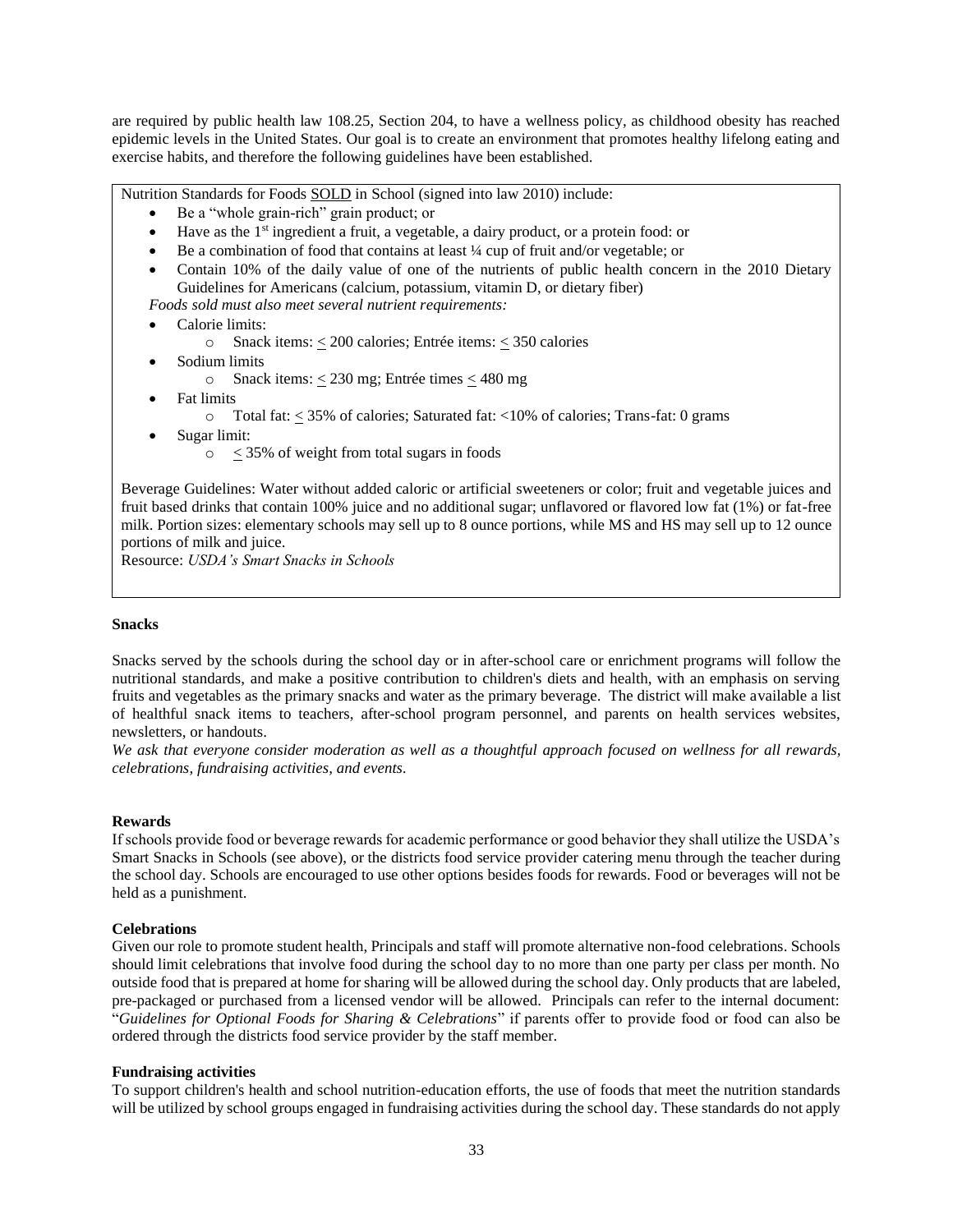during non-school hours. Schools will encourage fundraising activities that promote physical activity and other alternatives besides food. There will be no food fundraisers sold to students during the school day. The school district will make available a list of ideas for alternatives to food fundraising activities. PTOs will be notified of guidelines.

School-sponsored Events (such as, but not limited to, athletic events, dances, performances, presentations): Foods and beverages offered or sold at school-sponsored events after school, will be encouraged to meet the nutritional standards for foods and beverages sold individually. During the school day, no foods that are prepared from someone's home can be shared with students due to safety concerns.

Foods/beverages sold in vending machines, snack bars, school stores and concession stands: To support children's health and school nutrition goals, the use of foods that meet the nutrition standards will be encouraged to be sold in vending machines, snack bars, school stores and concession stands outside of the school day. During the school day, only foods that align with the School meal nutrition standards and the Smart Snacks in school nutrition standards will be allowed.

#### **Communication with Parents/Guardians**

The schools will provide guideline information to parents through web sites, newsletters, or handouts. Schools should encourage parents to pack healthy lunches and snacks. Ideas for healthy celebrations, rewards and fundraising activities can be provided by the school.

#### **Staff Wellness**

Each school will promote and support staff wellness. This can be done through school Wellness Taskforces, and will obtain staff input to encourage healthy eating and physical activity.

#### **Physical Activity Opportunities and Physical Education**

Physical activity and education is provided K-7<sup>th</sup> grade, and opportunities for physical activity and education for  $8<sup>th</sup>$ -12th. Whenever possible, schools should work to increase recess and physical activity times even during inclement weather days utilizing indoor spaces. Annual walk-a-thons are encouraged for all students and staff.K-7<sup>th</sup> grade, and opportunities for physical activity and education for  $8<sup>th</sup>$ -12<sup>th</sup> grades. Whenever possible, schools will work to increase recess and physical activity times even during inclement weather days utilizing indoor spaces. Annual walk-a-thons are encouraged for all students and staff.

#### **Physical Activity Opportunities Before and After School**

All schools are encouraged to offer extracurricular physical activity programs, including a range of activities that meet the needs, interests, and abilities of all students.

#### **Physical Activity and Punishment**

All schools will promote "reflective walking" rather than withholding physical activity as punishment, as per the discretion of the Principal.

### **Health Education**

Health Education is provided K-7<sup>th</sup> grade, and opportunities for health education for  $8<sup>th</sup>$ -12<sup>th</sup> grades that focus on healthy choices.

#### **Monitoring**

The superintendent or designee will ensure compliance with established district-wide nutrition and physical activity wellness policies. In each school, the principal will ensure compliance with those policies in his/her school and will report on the school's compliance to the school district superintendent or designee.

Each year, all schools are highly encouraged to have a Wellness Taskforce or at a minimum incorporate wellness into the agenda of at least two committee meetings at their school to address issues/communications in their building and improve compliance in their school. School food service staff, at the school or district level, will ensure compliance with nutrition policies within school food service areas and will report on this matter to the superintendent, or if done at the school level, to the principal. Each year the District Wellness Advisory Committee will review wellness practices and provide resource information to schools as needed and requested.